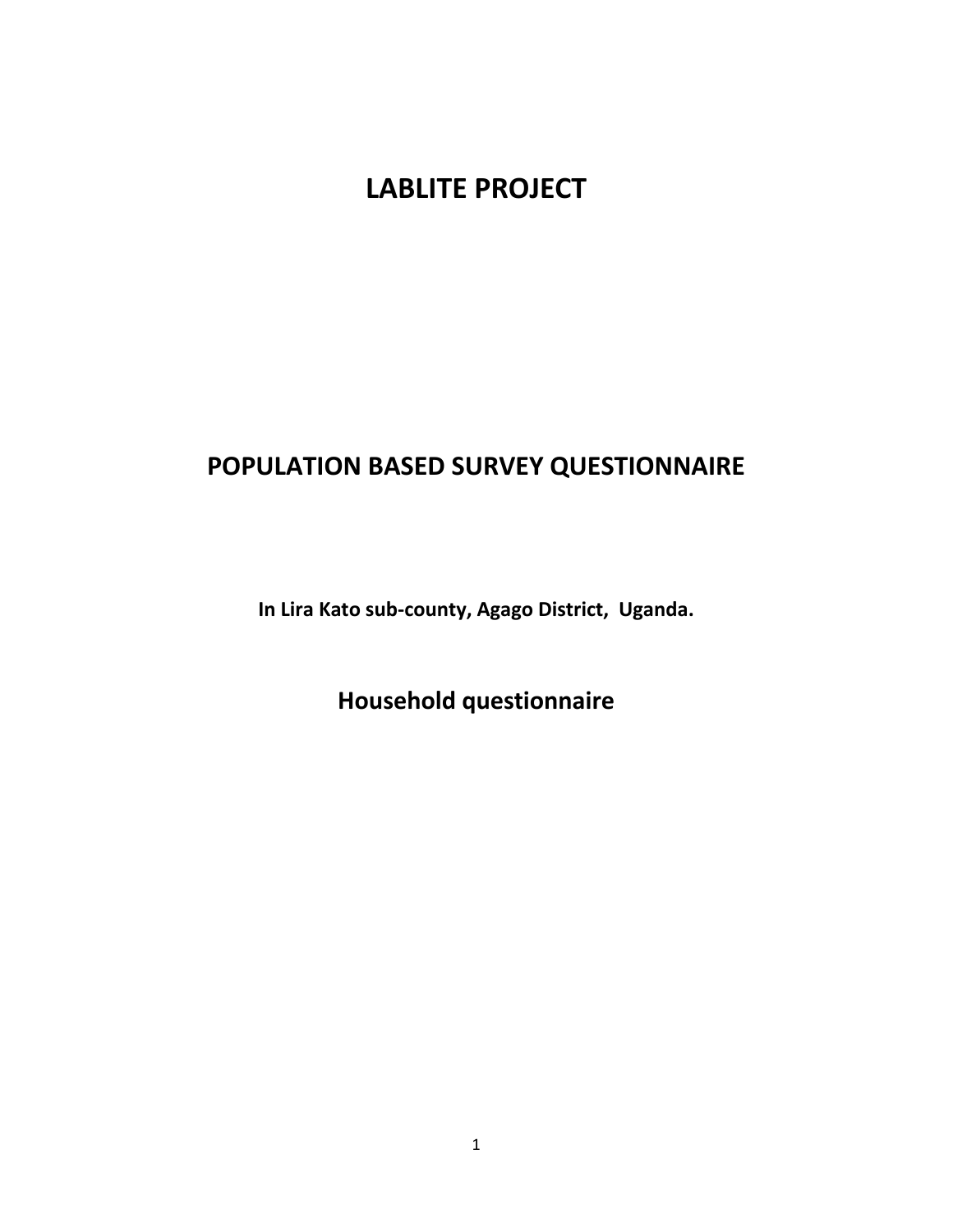# **Section A: Identification**

| A1             | Name of interviewer                   |                             |                |
|----------------|---------------------------------------|-----------------------------|----------------|
|                | Nyiny ngat ma penyo peny              |                             |                |
| A2             | Interviewer code:                     |                             | <b>INT</b>     |
|                | Nama pa ngat ma penyo peny            |                             |                |
|                |                                       |                             |                |
| A4             | Date of interview                     |                             | <b>DINT</b>    |
|                | Nino dwe me peny                      |                             |                |
|                |                                       |                             |                |
| A <sub>5</sub> | Time interview begins:                |                             | <b>TINTBEG</b> |
|                | Cawa ma lapeny cake kede              |                             |                |
|                |                                       |                             |                |
| A <sub>6</sub> | Village number                        |                             | <b>VNO</b>     |
|                | Nama pi kabedo me caro                |                             |                |
| A <sub>6</sub> | Household number                      |                             | <b>HNO</b>     |
|                | Nama me gang                          |                             |                |
|                |                                       |                             |                |
| A7             | Name of Participant                   |                             | <b>NAMEC</b>   |
|                | Nying lagam lapeny                    |                             |                |
|                |                                       |                             |                |
| A8             | Participant's personal number         |                             | <b>PNO</b>     |
|                | Nama pa lagam lapeny                  |                             |                |
|                | <b>Section B: Socio-economic data</b> |                             |                |
|                |                                       |                             |                |
| <b>B1</b>      | Estimated date of birth<br>day        | <b>DOB</b><br>month<br>year |                |
|                | Biko nino nywal                       |                             |                |
|                |                                       |                             |                |
| <b>B2</b>      | Corrected age in years                |                             | <b>AGER</b>    |
|                | Mwaka ni                              |                             |                |
|                |                                       |                             |                |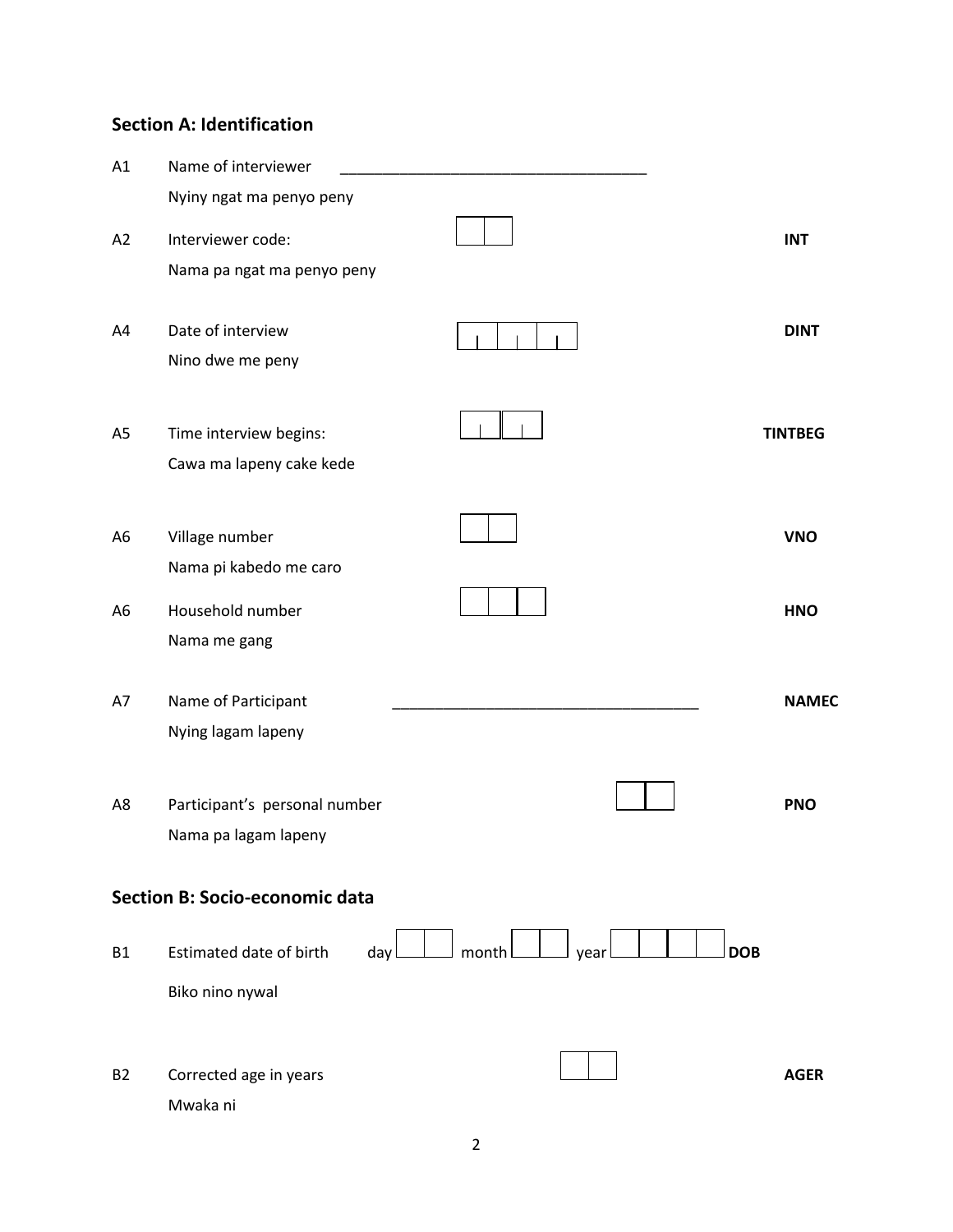| B3 | Sex             | $1 = male$ , $2 = female$ | <b>SEX</b> |
|----|-----------------|---------------------------|------------|
|    | Nyako nyo awobi |                           |            |

# B5 **Relationship of participant within household:**

In ibedo wat i gang eni:

$$
Yes = 1, No = 2
$$
 **RELHH**

If the participant is related to the head of household, recode relationship, and if not, SKIP to question B6.

Ka la gam peny tye wat pa won gang, coo kit wat te ka peke, kale iyi lapeny B6

**RELATE**

| Head of household     | (1)  |
|-----------------------|------|
| Spouse                | (2)  |
| Child                 | (3)  |
| Parent                | (4)  |
| Brother/sister        | (5)  |
| Grandchild            | (6)  |
| Nephew/niece          | (7)  |
| Paternal aunt / uncle | (8)  |
| Maternal aunt/uncle   | (9)  |
| Paternal cousin       | (10) |
| Maternal cousin       | (11) |
| No relationship       | (12) |
| Don't know            | (13) |
| Other                 | (14) |
|                       |      |

3

Other (14) *specify*:\_\_\_\_\_\_\_\_\_\_\_\_ \_\_\_\_\_\_\_\_\_\_\_\_\_\_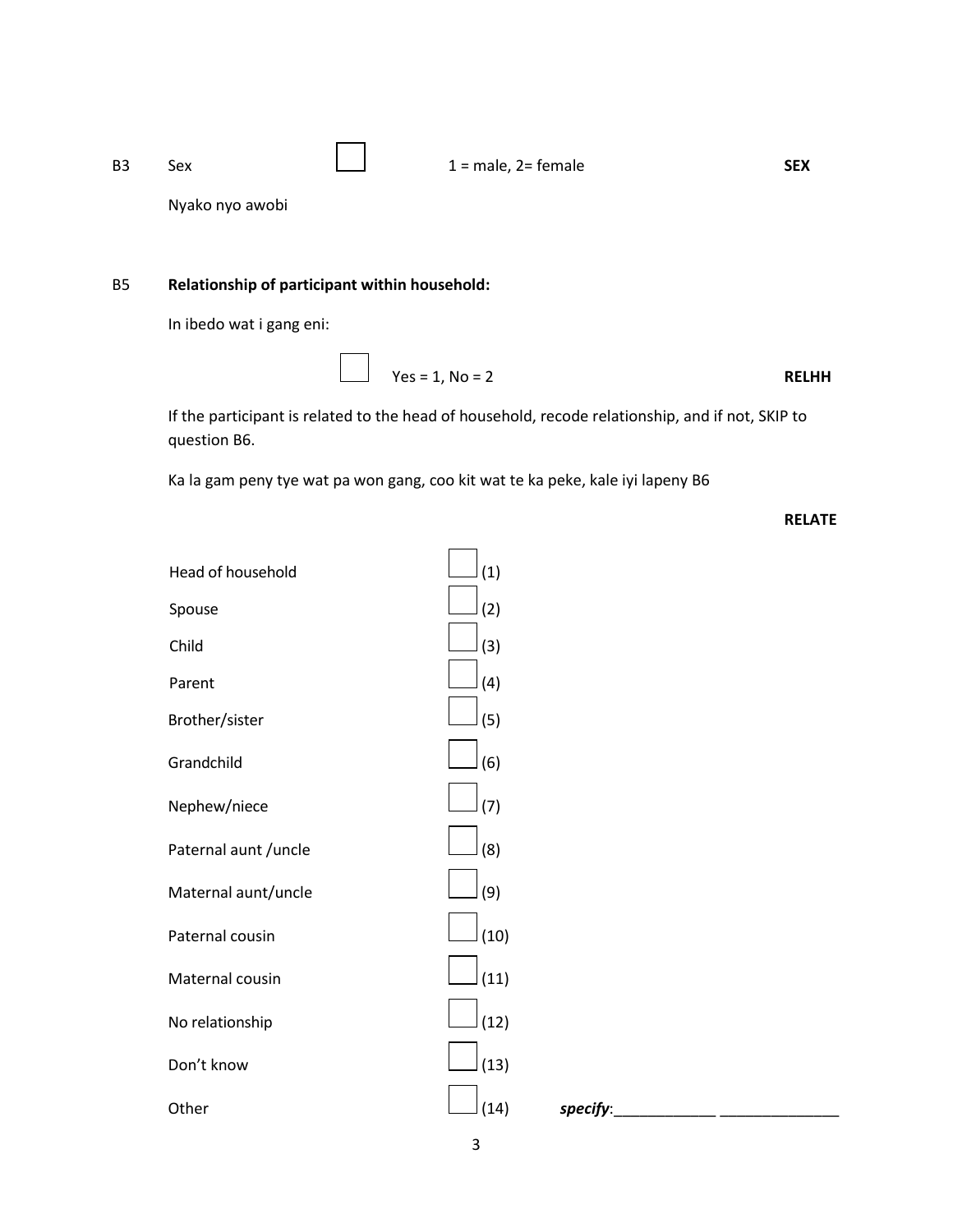#### **Main house**

**Interviewer:** for questions B6-14, please assess the roof, walls and number of main rooms (only ask if you are not sure of the answer from your observations). Circle or fill in the appropriate option.

Pi lapeny B6-14, timber nyi wii ot, koo ot, ki wel rum (peny keken ka itye ki akalakala ikom gin ma ineno). Lung ony pong ma rwate kwede.

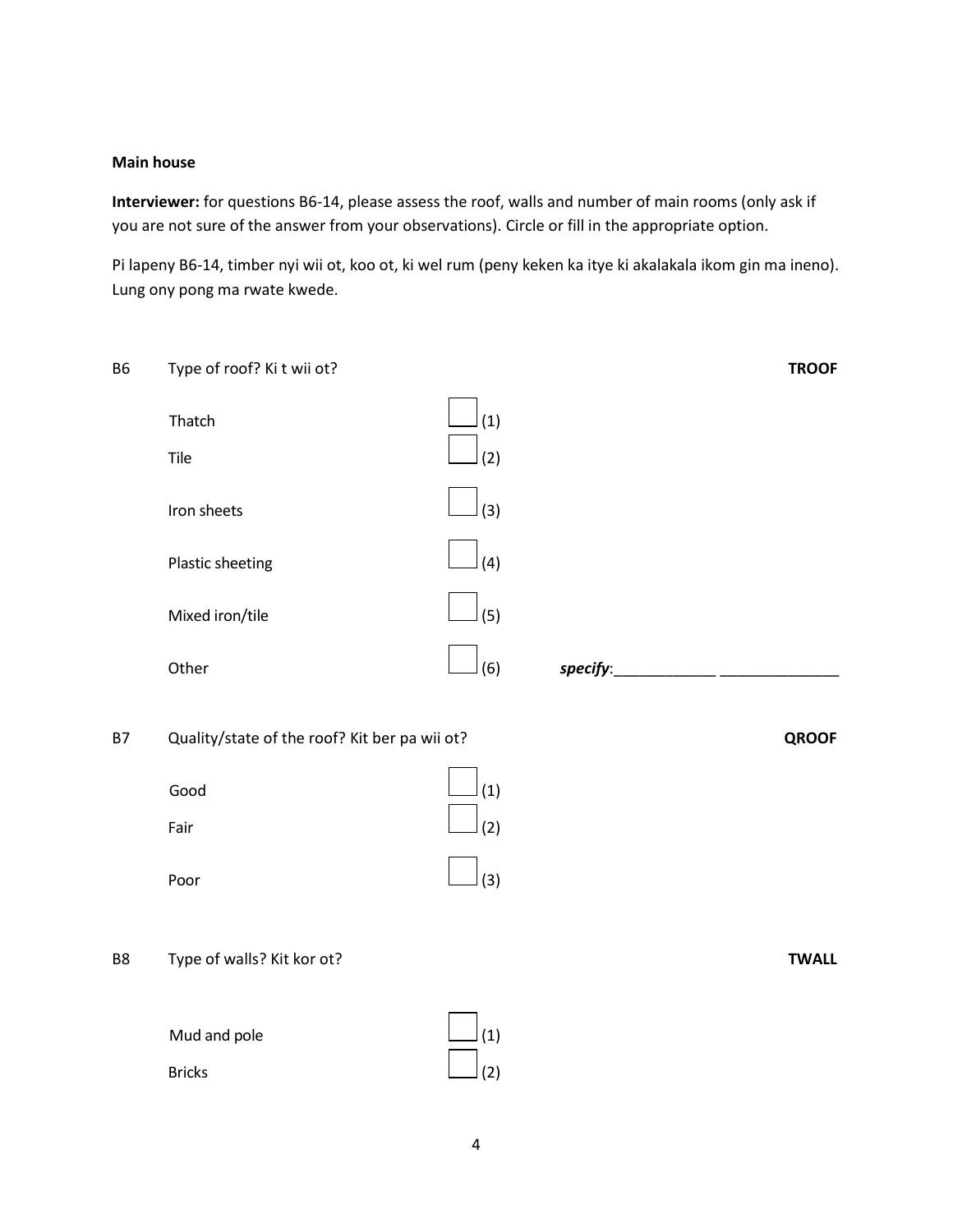| Concrete       | (3)           |          |  |
|----------------|---------------|----------|--|
| Mud/brick      | $\vert$ (4)   |          |  |
| Brick/concrete | $\rfloor$ (5) |          |  |
| Other          | $\rfloor$ (6) | specify: |  |

B9 How many people live in this house? Dano adii ma kwo i oti?

Number **NUMHH**

**Interviewer: please ask the respondent the following questions**

**Tim ber i peny lagam peny lapeny egini** 

# **House/property ownership**

B10 Is the house owned by the household members living here? **OWNHSE**

Oti mono obedo pa dano ma kwo i?

 $\rfloor$  Yes = 1. No = 2

B11 Do household members own any income-generating houses or buildings (shop/kiosk, for example)? **OWNPROP**

Dano ma gi kwo i oti gi tye jami mogo ma kelo lim i cengi ma calo(labolle duka/kiosk)?

$$
Yes = 1, No = 2
$$

# **Household amenities**

B12 What is your main water source? **MAINWATER**

Poll pii mono onongo ki kwene?

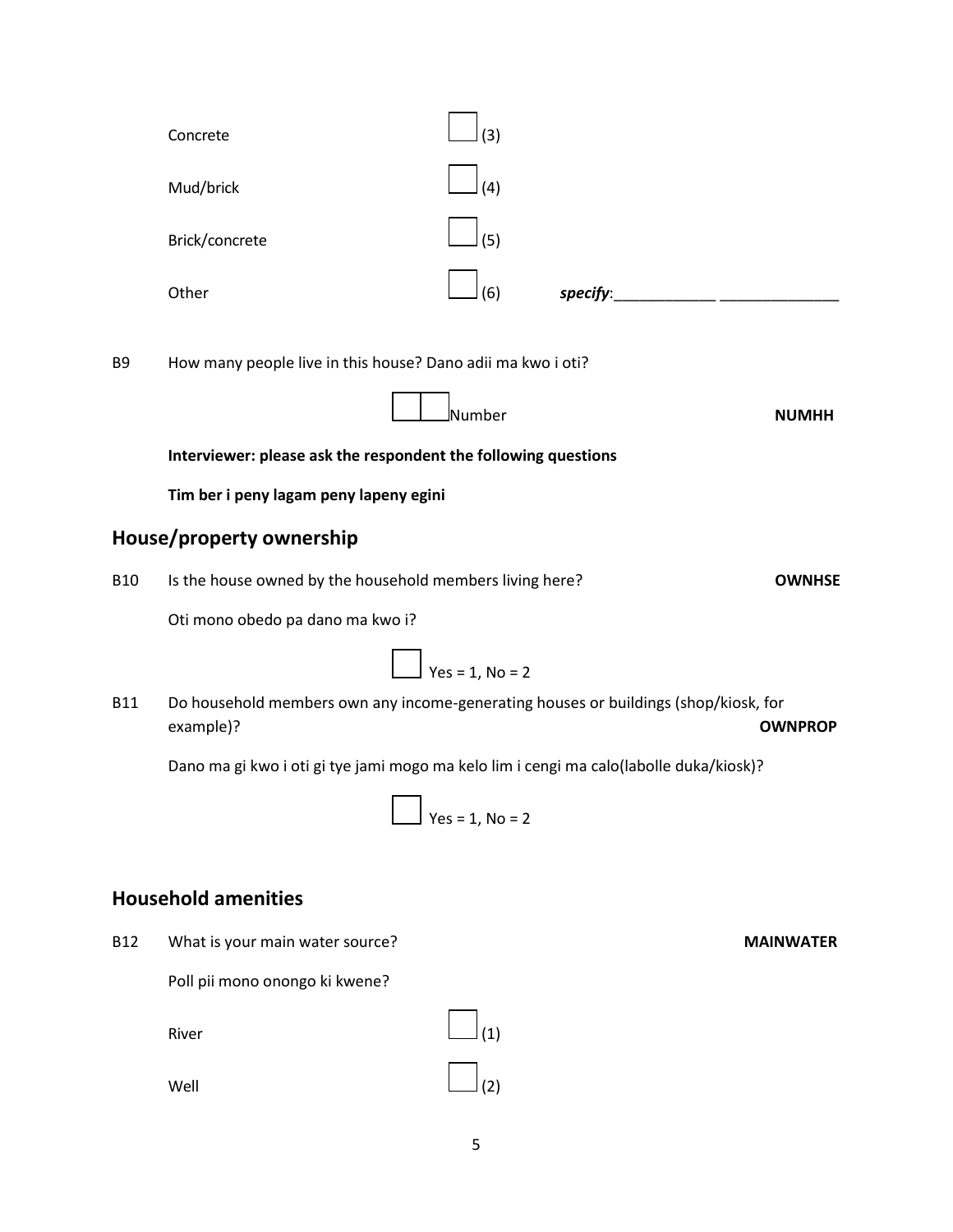

B13 What alternative water sources do you use in addition to your main source or when main source is not available? **OTHWATER**

Yoo ango mukene ma onongo kwede pii ka pii wu obale nyo nongo ne odoko tek woko?



B14 Do you have a toilet? **TOILET**

Wu tye ki coron?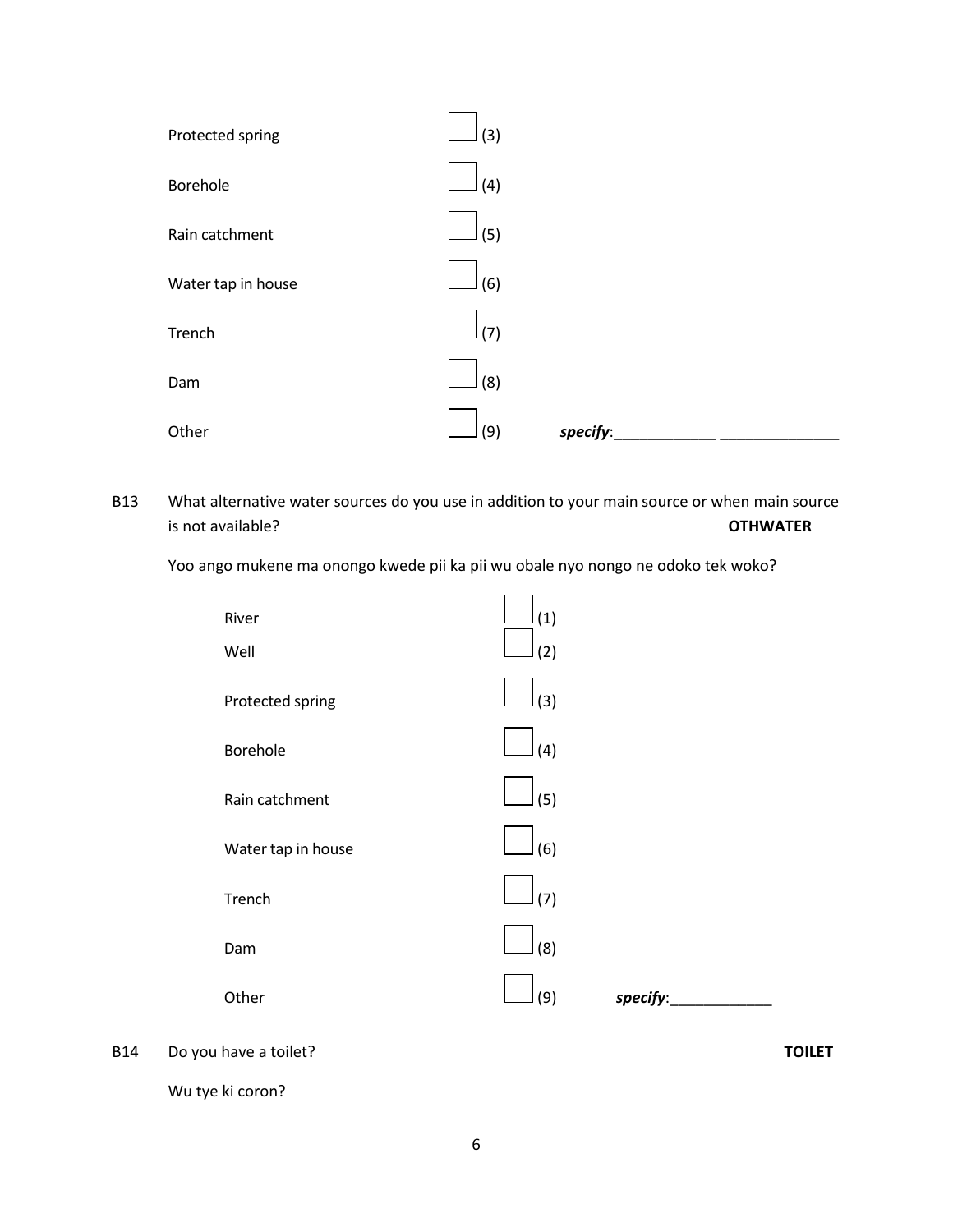

# **Household items**

I am going to read to you a list of things used in a home. Can you tell me which of them you have and if they are in working order, or if you had and sold in the past year, or if you owned more than a year ago? Abi kwani jami magi ma gitiyo kwede i ot .waca mene ma tye dok tiyo,nyo ibedo tye kwede ento icato imwaka mukato,nyo ibedo kwede con

| <b>Item</b> | Owned and in<br>working order | Sold in the<br>past year | Not owned<br>now but it was<br>owned more | Don't own<br>(Nil) | Variable<br><b>Name</b> |
|-------------|-------------------------------|--------------------------|-------------------------------------------|--------------------|-------------------------|
|             |                               |                          | than a year ago                           |                    |                         |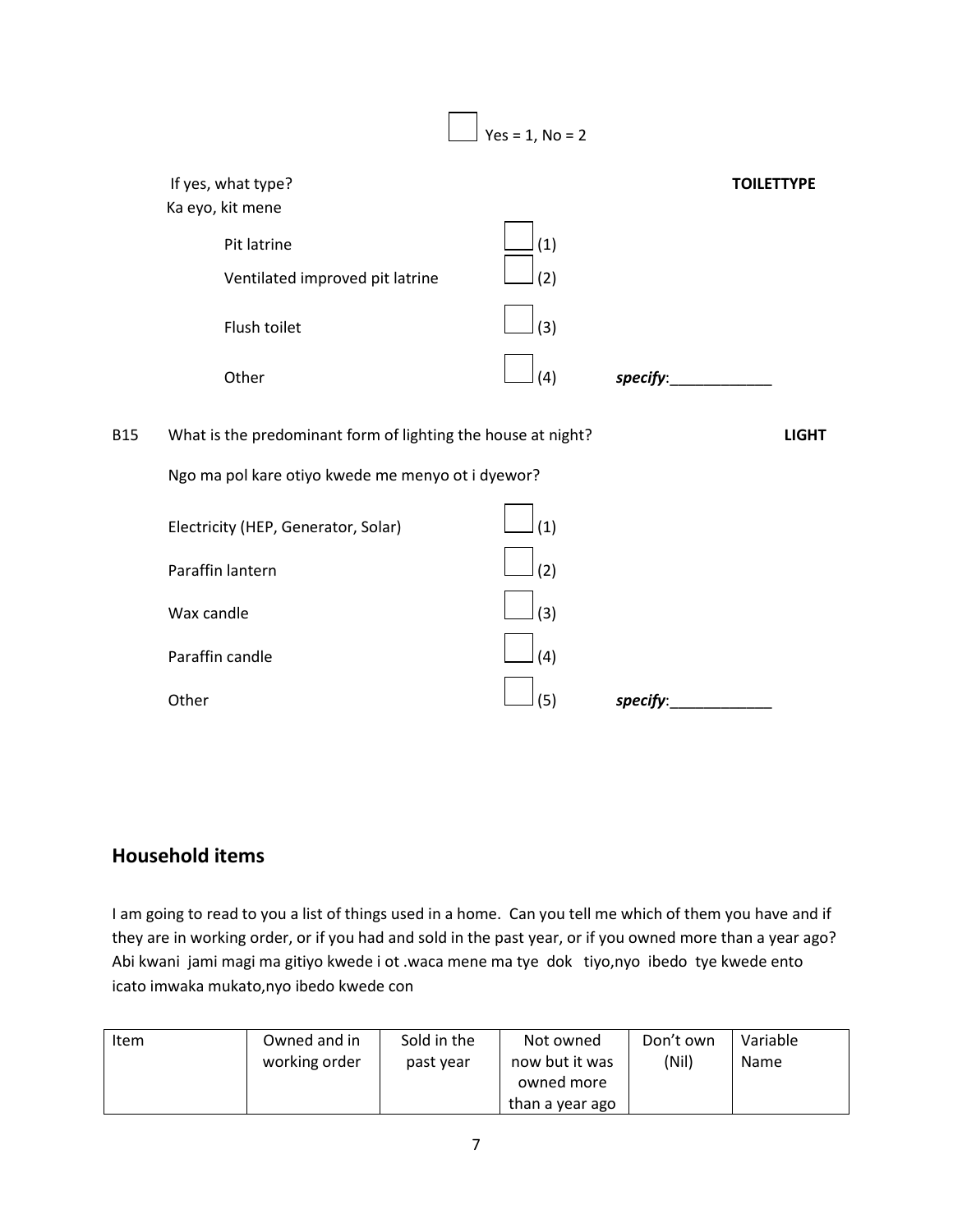|                   | (1) | (2) | (3) | (4) |                  |
|-------------------|-----|-----|-----|-----|------------------|
| Plastic jerry can |     |     |     |     | IHH1             |
| Pot for keeping   |     |     |     |     | IHH <sub>2</sub> |
| drinking water    |     |     |     |     |                  |
| Dish drying rack  |     |     |     |     | IHH3             |
| Bed               |     |     |     |     | IHH4             |
| Mattress (foam)   |     |     |     |     | IHH5             |
| Mosquito net      |     |     |     |     | IHH <sub>6</sub> |
| Radio/radio       |     |     |     |     | IHH7             |
| cassette player   |     |     |     |     |                  |
| Television        |     |     |     |     | IHH <sub>8</sub> |
| Sewing machine    |     |     |     |     | IHH9             |
| Bicycle           |     |     |     |     | <b>IHH10</b>     |
| Motorcycle        |     |     |     |     | <b>IHH11</b>     |
| Motor car or      |     |     |     |     | <b>IHH12</b>     |
| truck             |     |     |     |     |                  |
| Cell phone        |     |     |     |     | <b>IHH13</b>     |
| Breakable cups    |     |     |     |     | <b>IHH14</b>     |
| Weighing scale    |     |     |     |     | <b>IHH15</b>     |
| (for produce)     |     |     |     |     |                  |
| Paraffin stove    |     |     |     |     | <b>IHH16</b>     |
| (cooking)         |     |     |     |     |                  |
| Charcoal stove    |     |     |     |     | <b>IHH17</b>     |
| (cooking)         |     |     |     |     |                  |
| Gas stove         |     |     |     |     | <b>IHH18</b>     |
| (cooking)         |     |     |     |     |                  |
| Paraffin lamp     |     |     |     |     | <b>IHH19</b>     |

# **Land**

B17 Does the land on which this household lives belong to the household, or is it rented or borrowed? **OWNLD**

Ngom ma obed iye ni meg wu,opango apanga onyo olego alega?

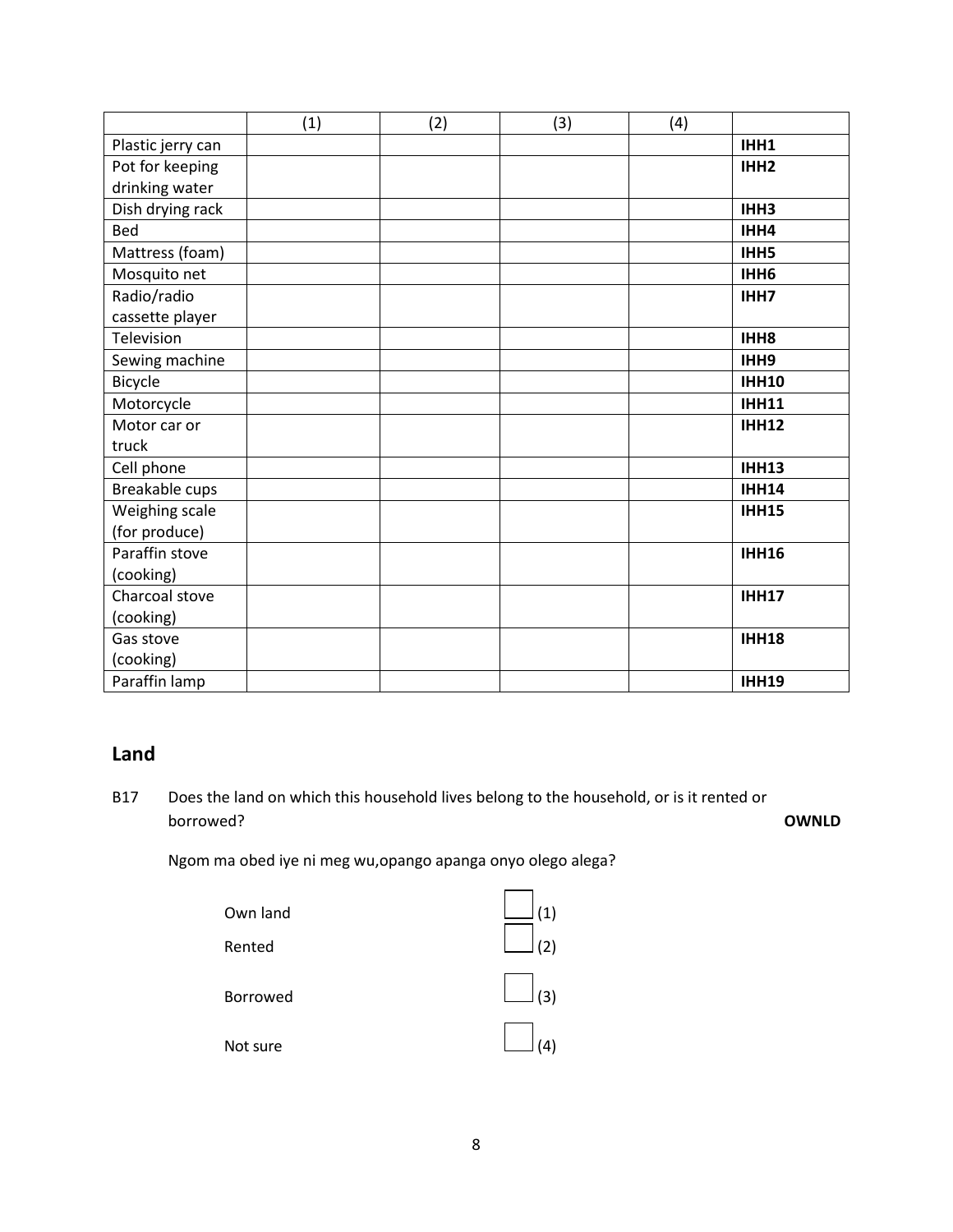B18 What is your source of livelihood? **LIVELHD**

Yoo ango mu okwo kwede?

## **(select all that apply)**

| Livestock farmer                       | (1)              |
|----------------------------------------|------------------|
| Craftsperson                           | (2)              |
| Mechanic                               | (3)              |
| <b>Brick maker</b>                     | (4)              |
| Subsistence crop/ vegetable cultivator | (5)              |
| Cash crop grower                       | (6)              |
| Civil servant                          | (7)              |
| Alcohol brewing                        | (8)              |
| Tailor                                 | (9)              |
| Miller                                 | (10)             |
| Petty / retail business                | (11)             |
| Boda boda cyclist                      | (12)             |
| Other                                  | (13)<br>specify: |

# **Section C: Children**

C1 How many children (yours or others) under 15 years are living with you?

Lutino adii ma megi nyo pe megi ma mwaka gi pe oo 15 ma i kwo kwede gi?

| <u>_l</u> ____Number | <b>NUMCH</b> |
|----------------------|--------------|
|                      |              |

C2 How many are your biological children?

Adii ma in inywalo anywala?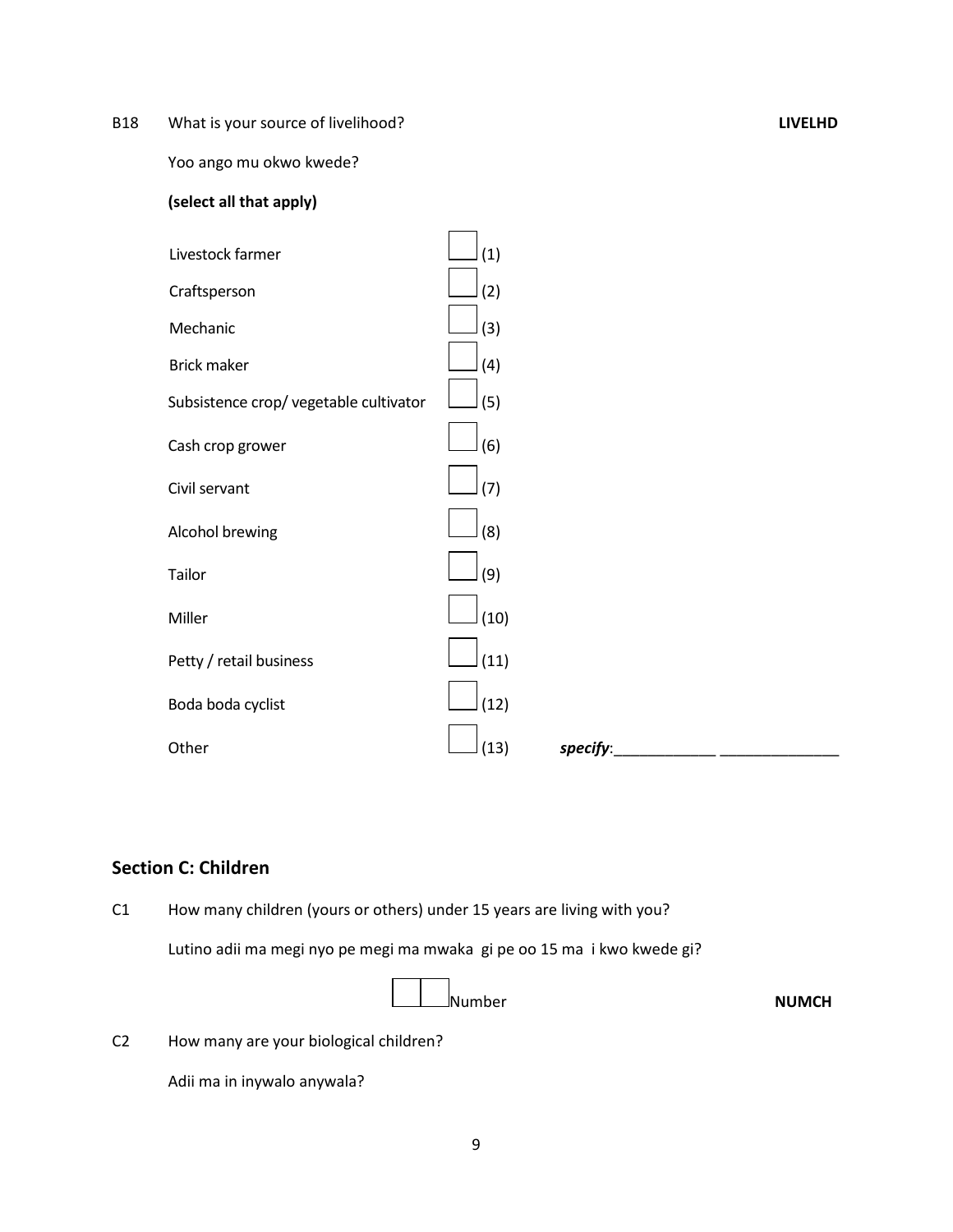|                | <b>Number</b>                                                                                                                       | <b>OWNCH</b>    |
|----------------|-------------------------------------------------------------------------------------------------------------------------------------|-----------------|
| C <sub>3</sub> | Have any children had a positive HIV test?<br>Ikin gi lutini moo ki pimo ki nongo ni tye ki kwidi two jonyo?                        | <b>TESTPOS</b>  |
|                | Yes = $1$ , No = $2$ , Never tested=3<br>If YES, number of children? Ka eyo, lutino adii ?                                          |                 |
| C <sub>4</sub> | <b>N</b> umber<br>Do you think that any children in your household who haven't been tested may have HIV                             | <b>CHILDPOS</b> |
|                | infection?<br>I tye ki lworo ni ikin lutini ma pe gipimo moo room bedo ki kwidi me two jonyo?                                       | <b>WORPOS</b>   |
|                | $Yes = 1, No = 2$<br>If NO STOP, finish interview (Ka ku, gik kany, lapeny otum)                                                    |                 |
|                | <b>N</b> umber<br>If yes, how many children?<br>Ka eyo, lutino adii?                                                                | <b>NUMWOR</b>   |
|                | If respondent answers YES to C4, then ask the following questions C5-C6<br>Ka lagam peny oye ni eyo i C4, ci peny lapeny magi C5-C6 |                 |
| C <sub>5</sub> | What are their ages?<br>(Begin with youngest child)                                                                                 |                 |
|                | Mwaki gi adii? (cak ki matidi loyo)<br>Age<br>Years                                                                                 | AGE1            |
|                | lYears<br>Age                                                                                                                       | AGE2            |
|                | Years<br>Age<br>10                                                                                                                  | AGE3            |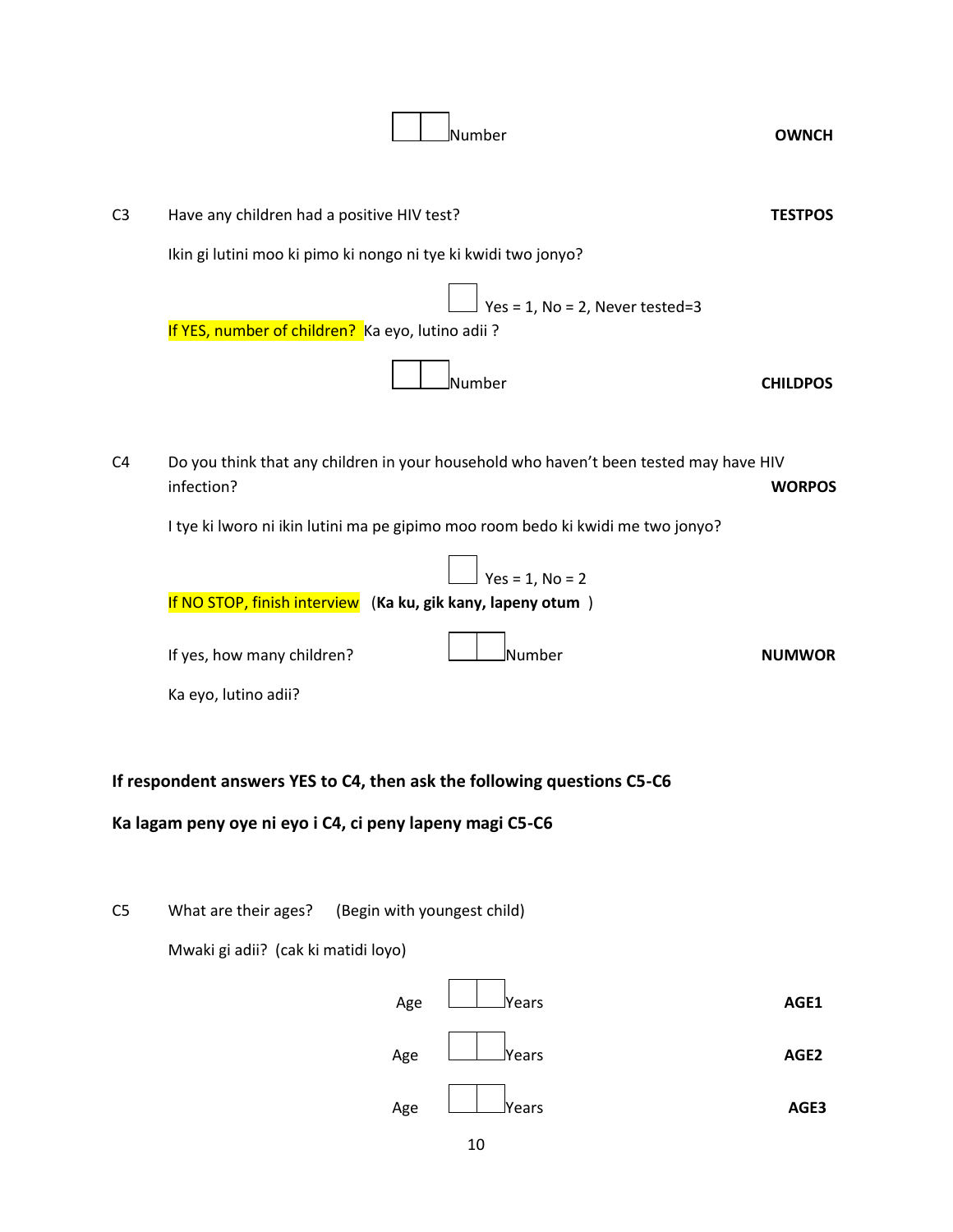

**For any child who has had a positive HIV test: (compete below for each child beginning with the youngest)**

**Pi latin mo keken ma ki pimo ki nongo tye ki kwidi me two jonyo: (pong peny pi latin ace acel cake ki ma tidi loyo**

### **Child 1**

C7 How old is he/she now (youngest HIV-positive child)? (Begin with youngest child)

En tye mwaka adii kom bedi? (cak ki latin ma tye ki kwidi two jonyo ma tidi loyo)

|                |                               | Age | <b>Pears</b> | <b>CHILD1</b>  |  |
|----------------|-------------------------------|-----|--------------|----------------|--|
| C <sub>8</sub> | Who is his/her primary carer? |     |              | <b>PCARER1</b> |  |
|                | Angaa ma gwoke?               |     |              |                |  |
|                | Father                        |     | (1)          |                |  |
|                | Mother                        |     | (2)          |                |  |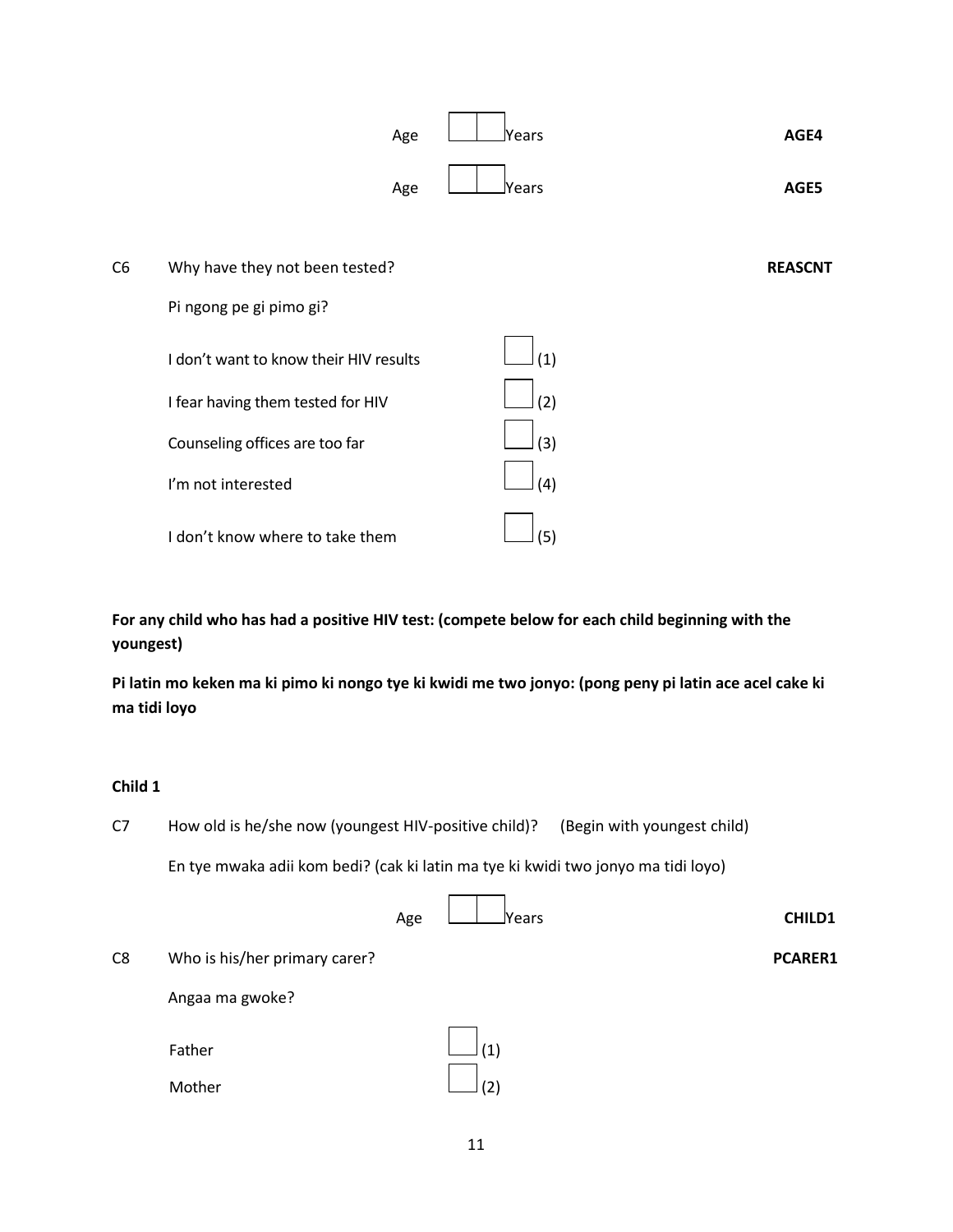|                | Grandmother                                                    | (3)               |                 |
|----------------|----------------------------------------------------------------|-------------------|-----------------|
|                | Grandfather                                                    | (4)               |                 |
|                | Aunt                                                           | (5)               |                 |
|                | Uncle                                                          | (6)               |                 |
|                | Brother/sister                                                 | (7)               |                 |
|                | Other                                                          | (8)<br>specify:   |                 |
| C <sub>9</sub> | How old was he/she at diagnosis?                               |                   |                 |
|                | Mwaka ne onongo tye adii ikare ma gi pimo gi nongo tye ki two? |                   |                 |
|                | Age                                                            | <b>Pears</b>      | AGEDIAG1        |
| C10            | Has he/she ever received septrin?                              |                   | <b>EVERCOT1</b> |
|                | En dong ogamo yat septrin?                                     |                   |                 |
|                |                                                                | $Yes = 1, No = 2$ |                 |
|                | If YES, is he/she receiving septrin now?                       |                   | NOWCOT1         |
|                | Ka eyo, en pud gamo yat septrin?                               |                   |                 |
|                |                                                                | $Yes = 1, No = 2$ |                 |
|                |                                                                |                   |                 |
| C11            | Has he/she ever received ARVs?                                 |                   | <b>EVERART1</b> |
|                | En dong ogamo yat lagin?                                       |                   |                 |
|                |                                                                | $Yes = 1, No = 2$ |                 |

If YES, is he/she receiving ARVs now?<br>
NOWART1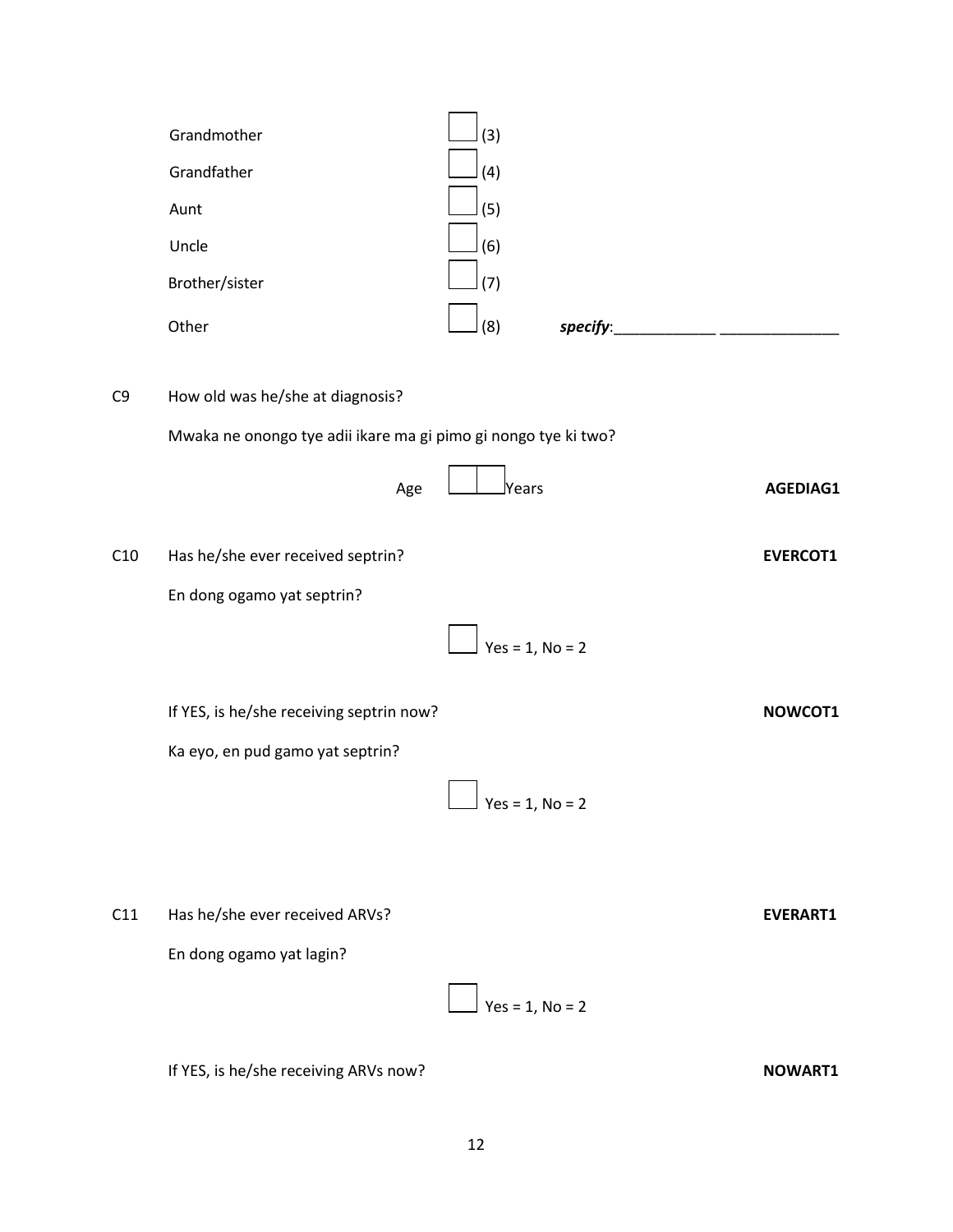Ka eyo, en pud gamo yat lagin?

 $Yes = 1, No = 2$ 

**Questions if child is not on septrin or ARVs now**

#### **Lapeny ka latin peke ka mwunyu septrin onyo lajin kom kare ni**

C12 When did the child last attend a health facility for HIV care/treatment? A wene ma latin ogik kwede cento iot yat pi nongo kony me yat?



C13 Which facility did he/she last attend? **CAREFAC1** Ot yat mene ma en oceto i me agiki?



C14 How far is the facility from home (distance in kilometres)? Boo pa ot yat tye lakwene gi gang (i kilometa)?

**km** DISTC1

C15 How long (hours, minutes) did it take to take him/her to the facility, receive medical care, and return home?

Tero kare ma rom mene (cawa, dakika) ki in me oo iot yat, neno darta, gamo yat, ki dok gang?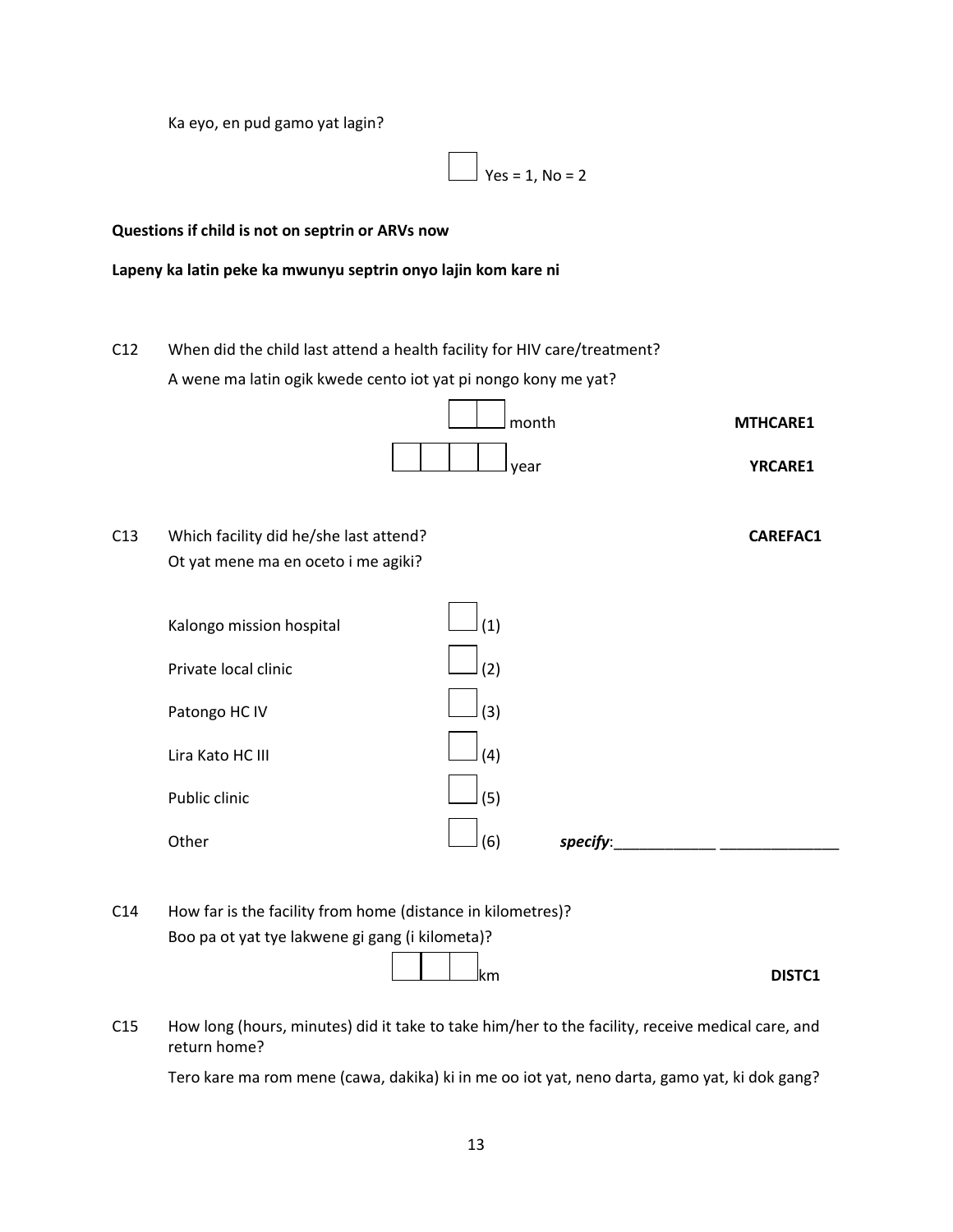|                                              |                                                                                                                                                | lhours<br>minutes                                                       | HRSC1<br>MINSC1 |  |  |
|----------------------------------------------|------------------------------------------------------------------------------------------------------------------------------------------------|-------------------------------------------------------------------------|-----------------|--|--|
| C16                                          |                                                                                                                                                | What mode of transport was used to take the child to the facility?      | <b>TRHFAC1</b>  |  |  |
|                                              | Gin wot ango ma itiyo kwede me cwalo latini i ot yat?                                                                                          |                                                                         |                 |  |  |
|                                              | Own bicycle<br>Bicycle taxi<br>Own motor bike<br>Motorbike taxi<br><b>Bus</b><br>Special hire taxi/cab<br>Borrowed bicycle<br>On foot<br>Other | (1)<br>(2)<br>(3)<br>(4)<br>(5)<br>(6)<br>(7)<br>(8)<br>(9)<br>specify: |                 |  |  |
| C17                                          | Why is the child not on treatment?                                                                                                             |                                                                         | <b>REASTRT1</b> |  |  |
|                                              | Pi ngo latini pe tye ka nongo kony me yat?<br>Cost of drugs<br>Transport cost<br>Other                                                         | (1)<br>(2)<br>specify:<br>(3)                                           |                 |  |  |
| Questions if child is on septrin or ARVs now |                                                                                                                                                |                                                                         |                 |  |  |
|                                              | Lapeny ka latin tye ka mwunyu septrin onyo lajin kom kare ni                                                                                   |                                                                         |                 |  |  |
| C18                                          | Which facility does he/she usually attend for treatment?                                                                                       |                                                                         | <b>FACNOW1</b>  |  |  |

Ot yat mene ma en pol kare ceto iye ka nongo kony me yat?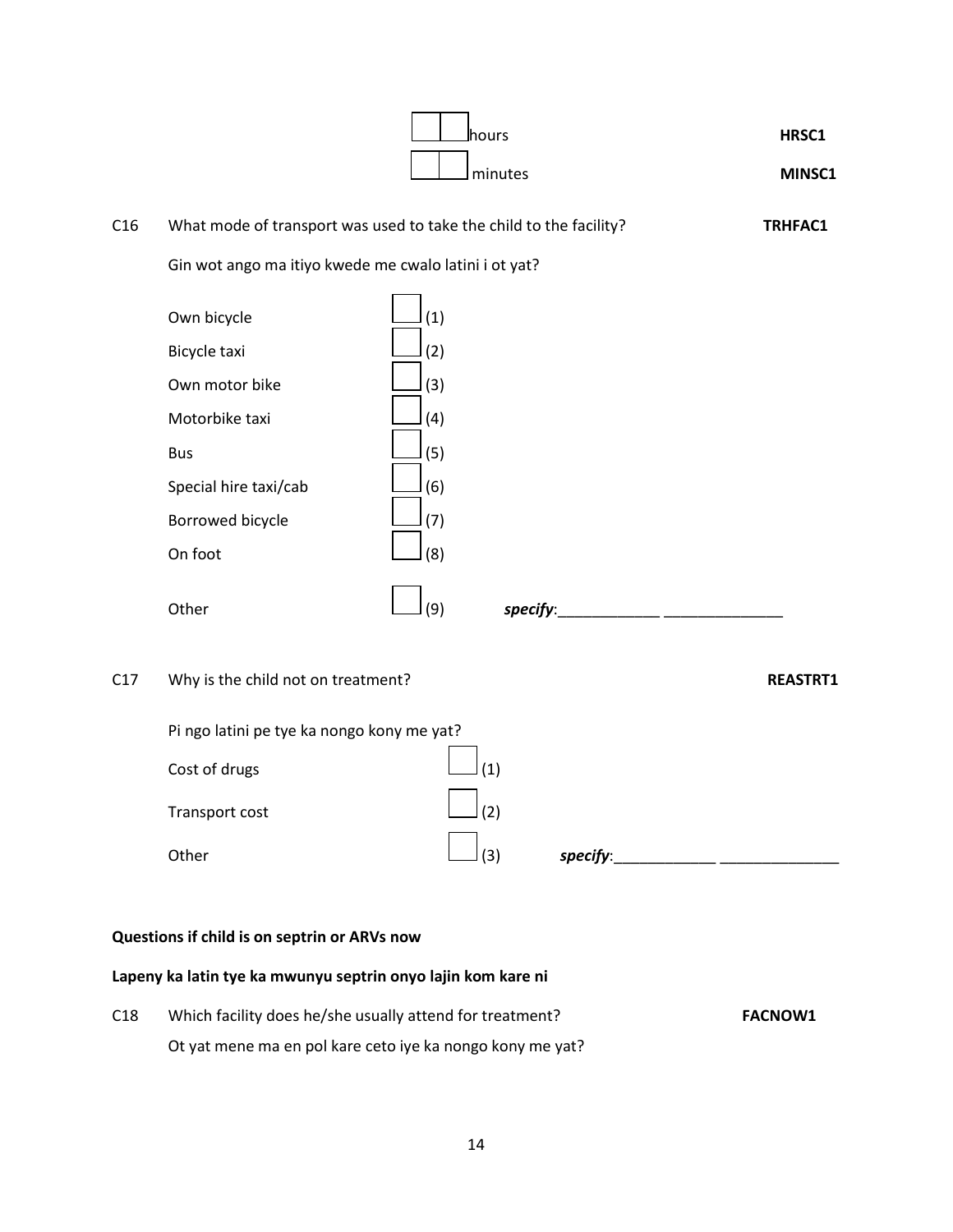| Lira kato HC III         | (1) |          |
|--------------------------|-----|----------|
| Patongo HC IV            | (2) |          |
| Kalongo mission hospital | (3) |          |
| Other                    | (4) | specify: |

C19 Who usually takes him/her? **FNCARE1**

Angaa ma pol kare tero en?

| Father<br>(1)<br>Mother<br>(2)<br>Grandmother<br>(3)<br>Grandfather<br>(4)<br>(5)<br>Aunt<br>Uncle<br>(6)<br>Brother/sister<br>(7)<br>(8)<br>None<br>Other<br>(9)<br>specify: |  |  |  |
|-------------------------------------------------------------------------------------------------------------------------------------------------------------------------------|--|--|--|
|                                                                                                                                                                               |  |  |  |
|                                                                                                                                                                               |  |  |  |
|                                                                                                                                                                               |  |  |  |
|                                                                                                                                                                               |  |  |  |
|                                                                                                                                                                               |  |  |  |
|                                                                                                                                                                               |  |  |  |
|                                                                                                                                                                               |  |  |  |
|                                                                                                                                                                               |  |  |  |
|                                                                                                                                                                               |  |  |  |

C20 How far is the facility from home (distance in kilometres)? Ot yat bor rom mene ki gang (bore i kilometa)?



C21 How long (hours, minutes) did it take to take him/her to the facility, receive medical care, and return home?

Tero kare ma rom mene (cawa, dakika) ki in me oo iot yat, neno darta, gamo yat, ki dok gang?



C22 What mode of transport is usually used to take the child to the facility? TRFNOW1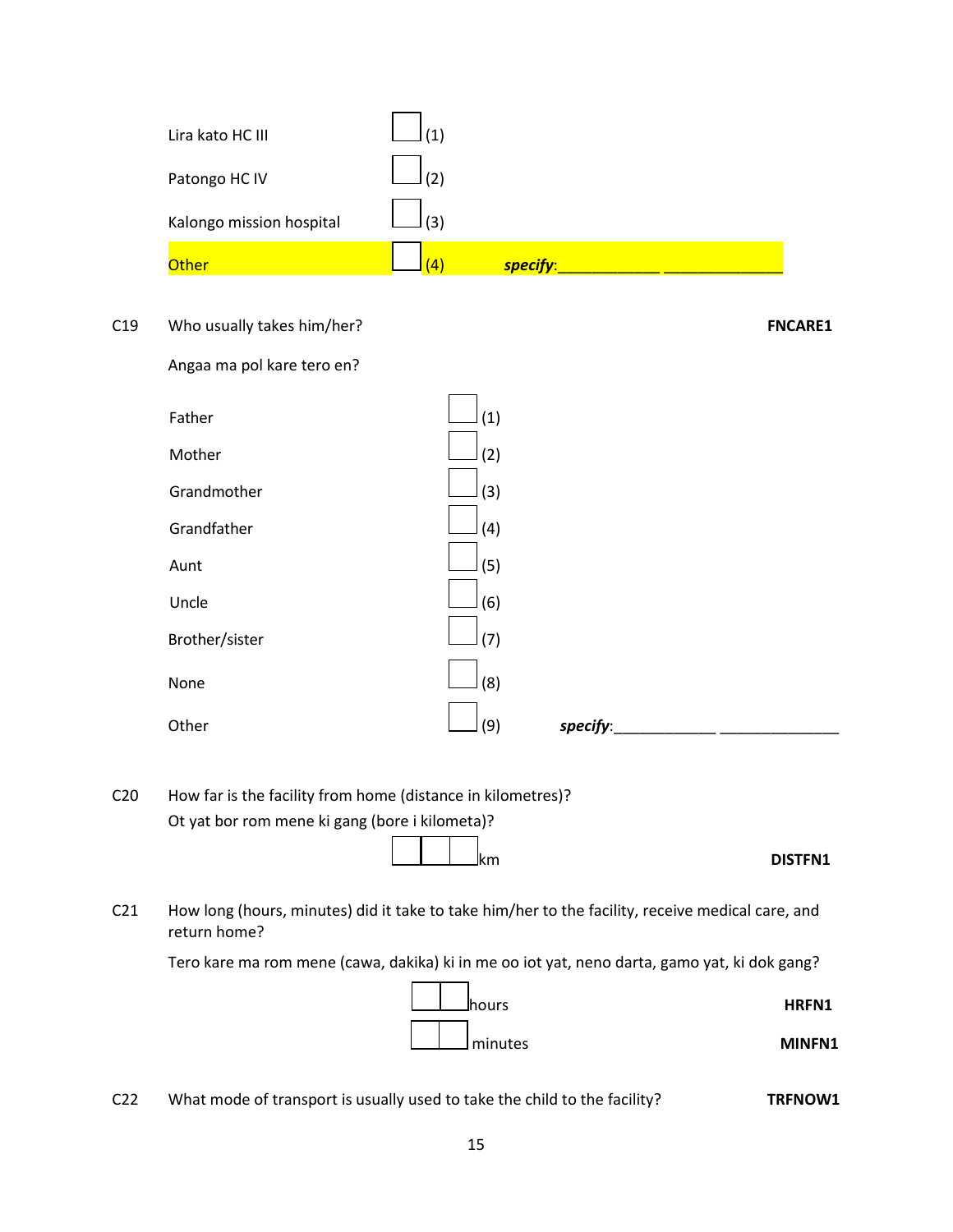Gin wot ango ma itiyo kwede me cwalo latini i ot yat?



C23 At the child's last visit to this health facility did you have to pay fees to receive care/treatment? I culu pi kony me yat ikare ma itero latini me agiki i ot man?

Yes = 1, No = 2 **CHFEES1** If yes, how much did you pay in Shillings? Ka eyo, iculu ciling adi? Shs. **CHCOST1** C24 In the last year, has the child missed any appointments for HIV care/treatment? Imwaka ma okato ni, latini okeng ceto i ot yat i nino ma giciko me nong kony me yat? Yes = 1, No = 2 **CMISART1** If YES, how many times? Ka eyo, tyen adii?

C25 In the last year has anyone been to a health facility (with or without the child) to collect septrin for the child and been unable to?

I mwaka mukato ni ngati oceto i ot yat( ki latin onyo labong latin) ka gamo septrin , ento pe ogamo?

Yes = 1, No = 2 **CUNPCOT1**

Number of times **CTIMISA1**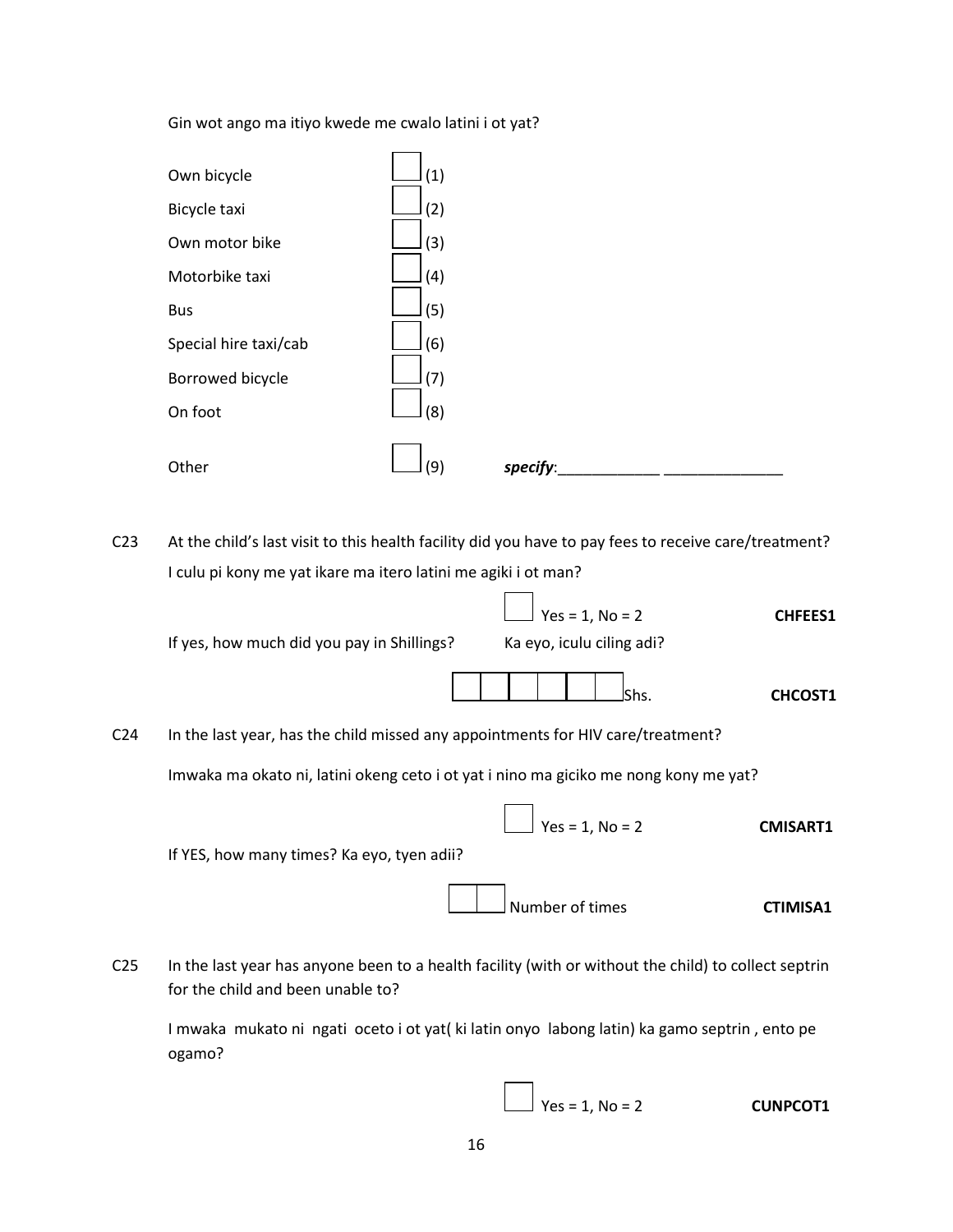**If YES (unable to pick up drugs), w**hat is the main reason you've been unable to collect septrin? **Ka eyo, (pe ogamo yat), pi tyen lok ango ma oweko en pe ogamo yat septrin**

| Drugs out of stock                               | (1) |         |
|--------------------------------------------------|-----|---------|
| ART clinic was closed                            | (2) |         |
| Referred to another facility to change treatment | (3) |         |
| No health workers at facility                    | (4) |         |
| Other                                            | (5) | specify |

C26 In the last year has anyone been to a health facility (with or without the child) to collect ARVs for the child and been unable to?

I mwaka mukato ni ngati oceto i ot yat( ki latin onyo labong latin) ka gamo lagin , ento pe ogamo?

| $\angle$ Yes = 1, No = 2 | <b>CUNPART1</b> |
|--------------------------|-----------------|

**If YES (unable to pick up drugs), w**hat is the main reason you've been unable to collect ARVs? **Ka eyo (pe ogamo yat), pi tyen lok ango ma oweko en pe ogamo yat lagin**



**CREASCOTP1**



#### **Child 2**

C27 How old is he/she now (youngest HIV-positive child)? (Begin with youngest child) En tye mwaka adii kom bedi? (cak ki latin ma tye ki kwidi two jonyo ma tidi loyo)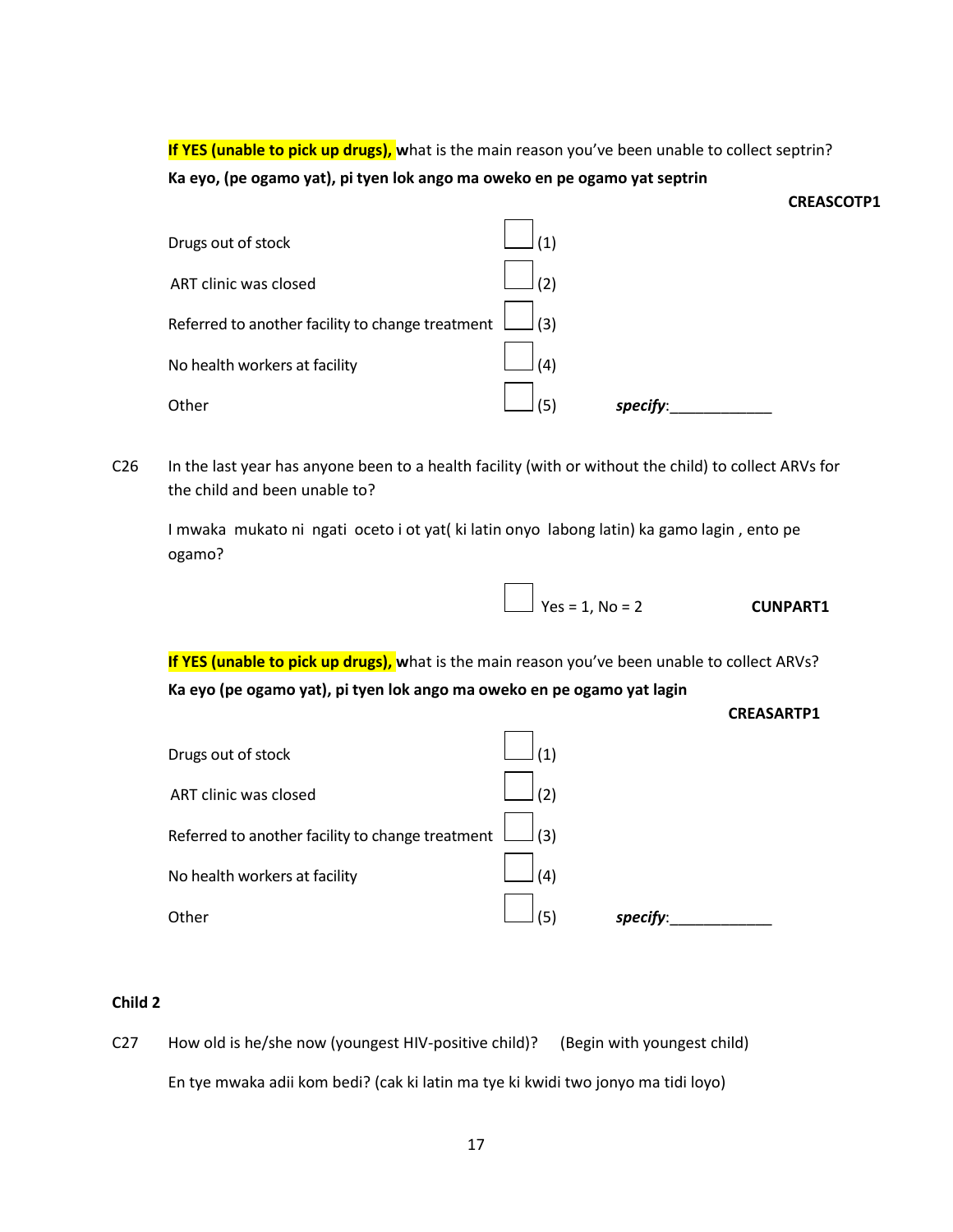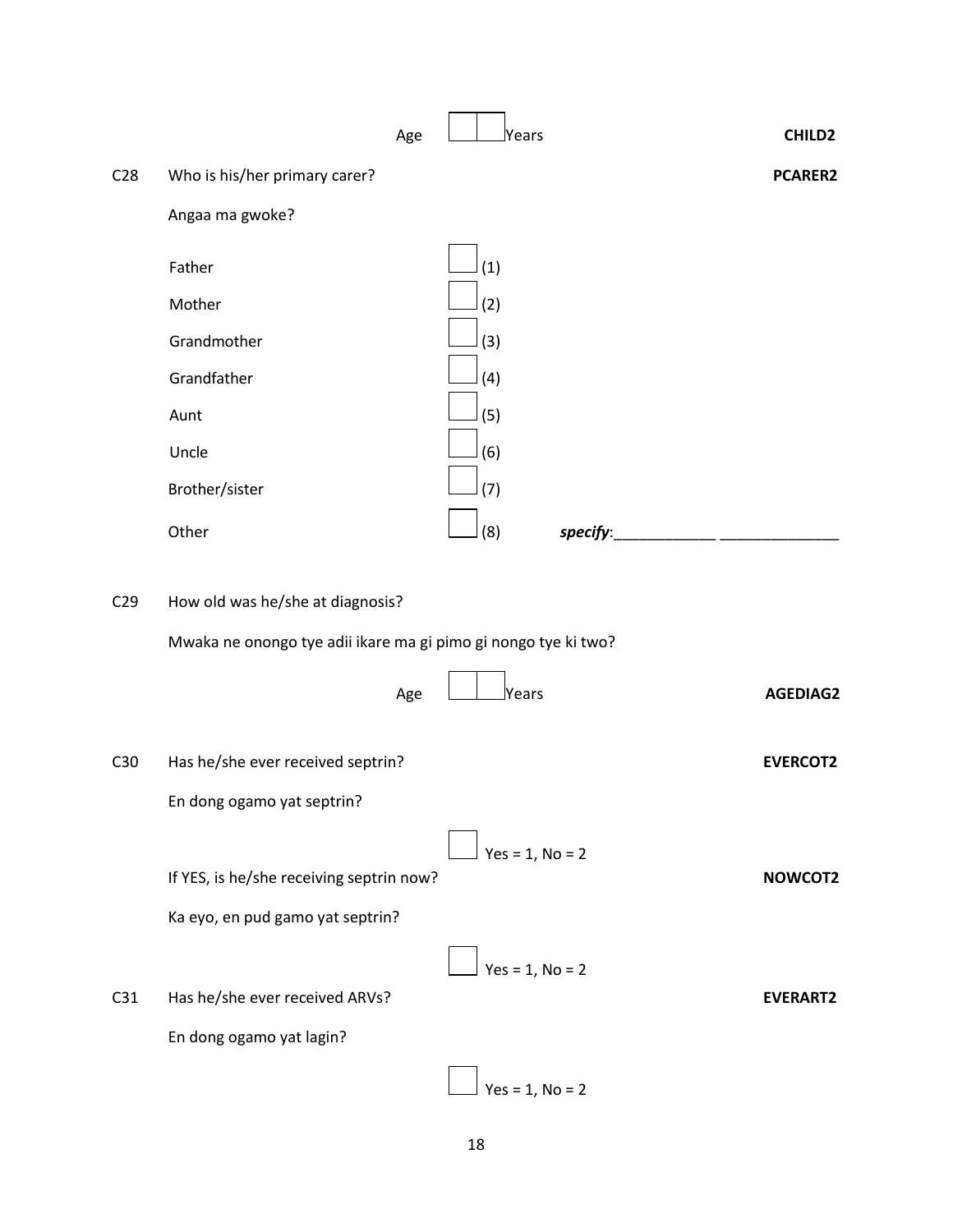If YES, is he/she receiving ARVs now?<br>
NOWART2

Ka eyo, en pud gamo yat lagin?

$$
\boxed{\phantom{1}}
$$
 Yes = 1, No = 2

#### **Questions if child is not on septrin or ARVs now**

**Lapeny ka latin peke ka mwunyu septrin onyo lajin kom kare ni**

C32 When did the child last attend a health facility for HIV care/treatment? A wene ma latin ogik kwede cento iot yat pi nongo kony me yat?



C33 Which facility did he/she last attend? **CAREFAC2** Ot yat mene ma en oceto i me agiki?

| Kalongo mission hospital | (1) |          |  |
|--------------------------|-----|----------|--|
| Private local clinic     | (2) |          |  |
| Patongo HC IV            | (3) |          |  |
| Lira Kato HC III         | (4) |          |  |
| Public clinic            | (5) |          |  |
| Other                    | (6) | specify: |  |

| C34 | How far is the facility from home (distance in kilometres)? |
|-----|-------------------------------------------------------------|
|     | Boo pa ot yat tye lakwene gi gang (i kilometa)?             |
|     | 11111                                                       |

km **DISTC2**

C35 How long (hours, minutes) did it take to take him/her to the facility, receive medical care, and return home?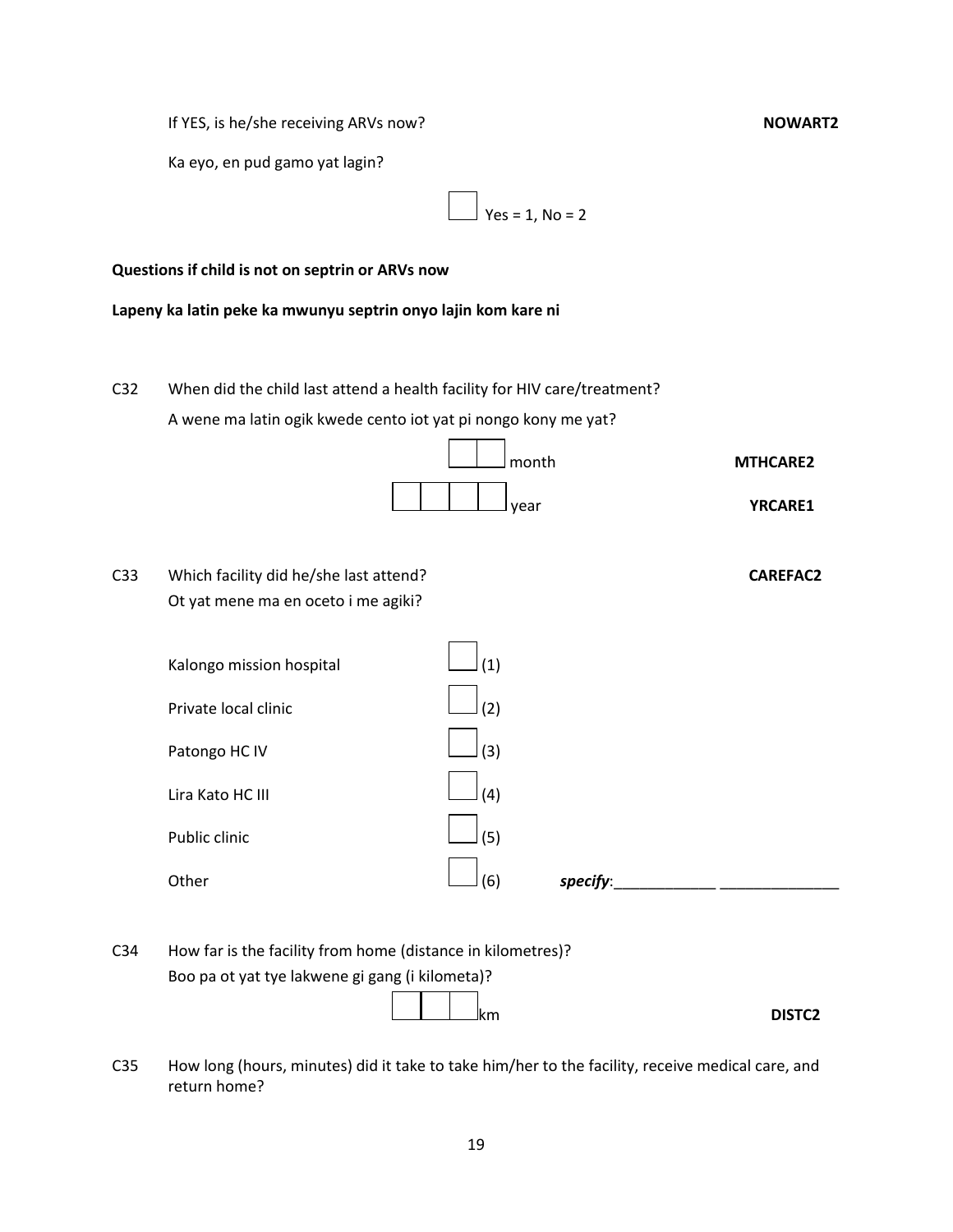Tero kare ma rom mene (cawa, dakika) ki in me oo iot yat, neno darta, gamo yat, ki dok gang?

 hours **HRSC2** minutes **MINSC2**

| C <sub>36</sub> |                                                                                                                                       | What mode of transport was used to take the child to the facility? | <b>TRHFAC2</b>  |
|-----------------|---------------------------------------------------------------------------------------------------------------------------------------|--------------------------------------------------------------------|-----------------|
|                 | Gin wot ango ma itiyo kwede me cwalo latini i ot yat?                                                                                 |                                                                    |                 |
|                 | Own bicycle<br>Bicycle taxi<br>Own motor bike<br>Motorbike taxi<br><b>Bus</b><br>Special hire taxi/cab<br>Borrowed bicycle<br>On foot | (1)<br>(2)<br>(3)<br>(4)<br>(5)<br>(6)<br>(7)<br>(8)               |                 |
|                 | Other                                                                                                                                 | (9)<br>specify:                                                    |                 |
| C <sub>37</sub> | Why is the child not on treatment?                                                                                                    |                                                                    | <b>REASTRT2</b> |
|                 | Pi ngo latini pe tye ka nongo kony me yat?<br>Cost of drugs<br>Transport cost<br>Other                                                | (1)<br>(2)<br>(3)<br>specify:                                      |                 |
|                 | Questions if child is on septrin or ARVs now                                                                                          |                                                                    |                 |
|                 | Lapeny ka latin tye ka mwunyu septrin onyo lajin kom kare ni                                                                          |                                                                    |                 |
| C38             |                                                                                                                                       | Which facility does he/she usually attend for treatment?           | <b>FACNOW2</b>  |

Ot yat mene ma en pol kare ceto iye ka nongo kony me yat?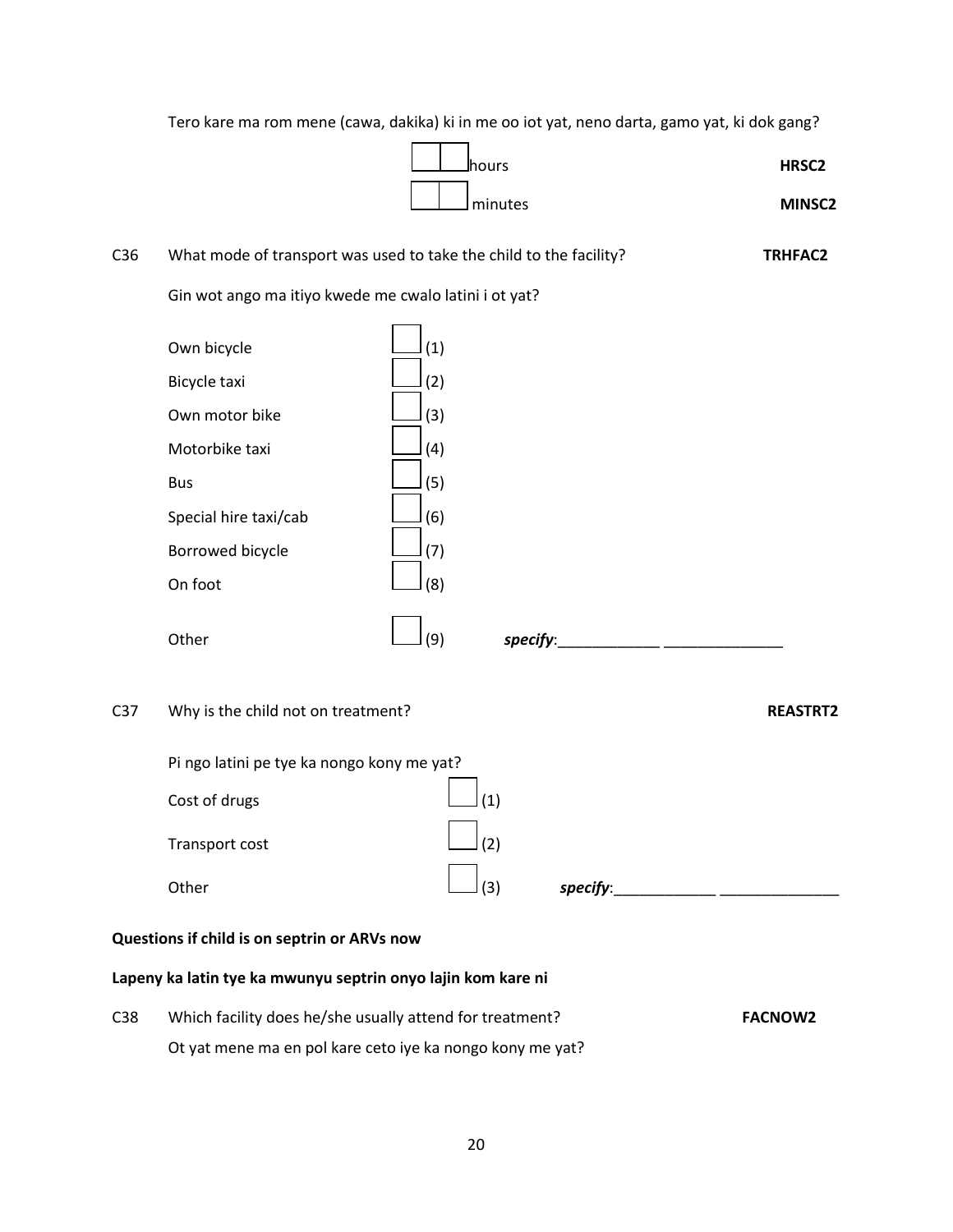| Lira kato HC III         | (1) |          |
|--------------------------|-----|----------|
| Patongo HC IV            | (2) |          |
| Kalongo mission hospital | (3) |          |
| Other                    | (4) | specify: |

### C39 Who usually takes him/her? **FNCARE2**

Angaa ma pol kare tero en?

| (1)<br>Mother<br>(2)<br>Grandmother<br>(3)<br>Grandfather<br>(4)<br>(5)<br>Aunt<br>Uncle<br>(6)<br>Brother/sister<br>(7)<br>(8)<br>None<br>Other<br>(9)<br>specify: |        |  |  |
|---------------------------------------------------------------------------------------------------------------------------------------------------------------------|--------|--|--|
|                                                                                                                                                                     | Father |  |  |
|                                                                                                                                                                     |        |  |  |
|                                                                                                                                                                     |        |  |  |
|                                                                                                                                                                     |        |  |  |
|                                                                                                                                                                     |        |  |  |
|                                                                                                                                                                     |        |  |  |
|                                                                                                                                                                     |        |  |  |
|                                                                                                                                                                     |        |  |  |
|                                                                                                                                                                     |        |  |  |

C40 How far is the facility from home (distance in kilometres)? Ot yat bor rom mene ki gang (bore i kilometa)?

# **km** DISTFN2

C41 How long (hours, minutes) did it take to take him/her to the facility, receive medical care, and return home?

Tero kare ma rom mene (cawa, dakika) ki in me oo iot yat, neno darta, gamo yat, ki dok gang?



C42 What mode of transport is usually used to take the child to the facility? **TRFNOW2**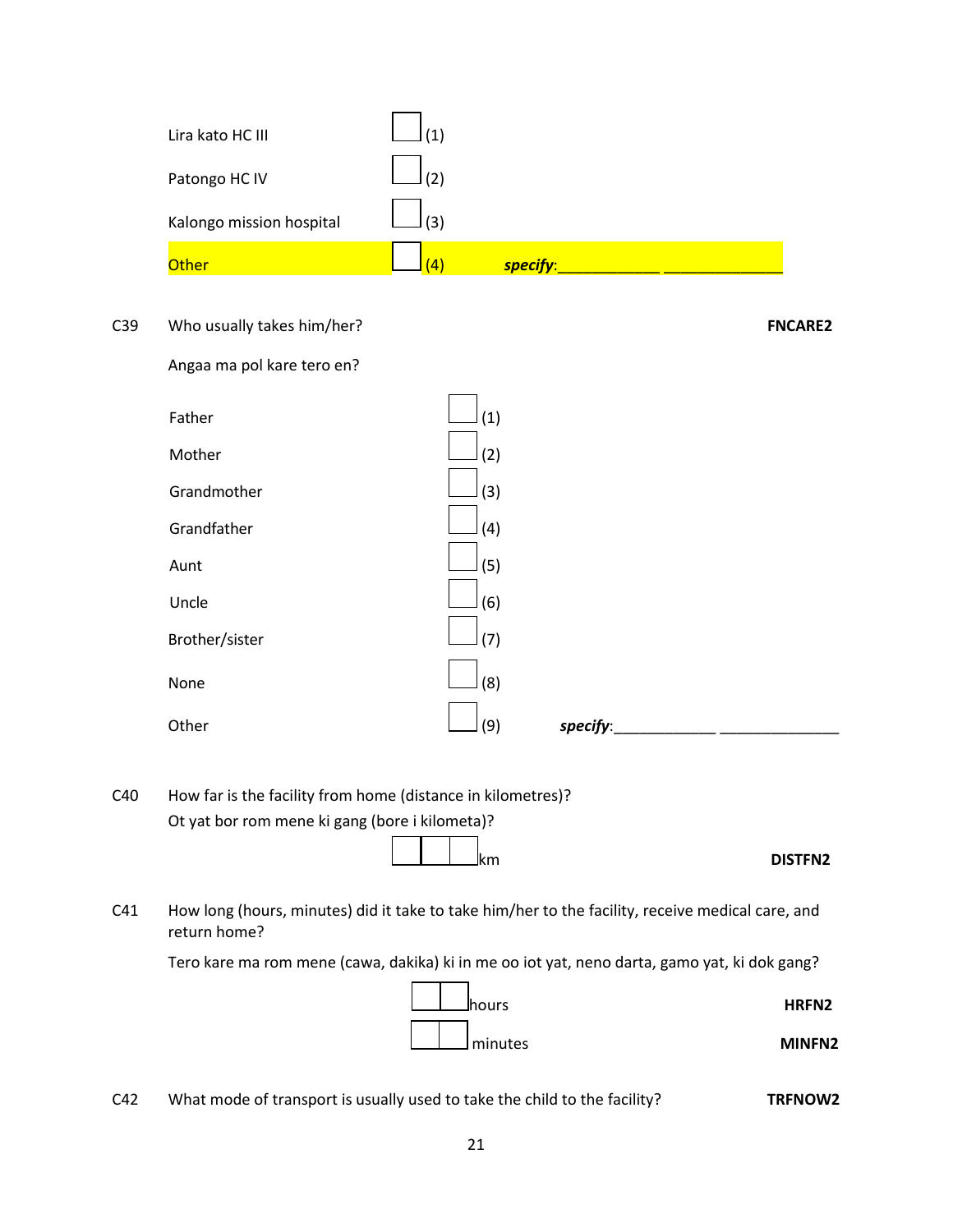Gin wot ango ma itiyo kwede me cwalo latini i ot yat?



C43 At the child's last visit to this health facility did you have to pay fees to receive care/treatment? I culu pi kony me yat ikare ma itero latini me agiki i ot man?

Yes = 1, No = 2 **CHFEES2** If yes, how much did you pay in Shillings? Ka eyo, iculu ciling adi? Shs. **CHCOST2** C44 In the last year, has the child missed any appointments for HIV care/treatment? Imwaka ma okato ni, latini okeng ceto i ot yat i nino ma giciko me nong kony me yat? Yes = 1, No = 2 **CMISART2** If YES, how many times? Ka eyo, tyen adii? Number of times **CTIMISA2**

C45 In the last year has anyone been to a health facility (with or without the child) to collect septrin for the child and been unable to?

I mwaka mukato ni ngati oceto i ot yat( ki latin onyo labong latin) ka gamo septrin , ento pe ogamo?

Yes = 1, No = 2 **CUNPCOT2**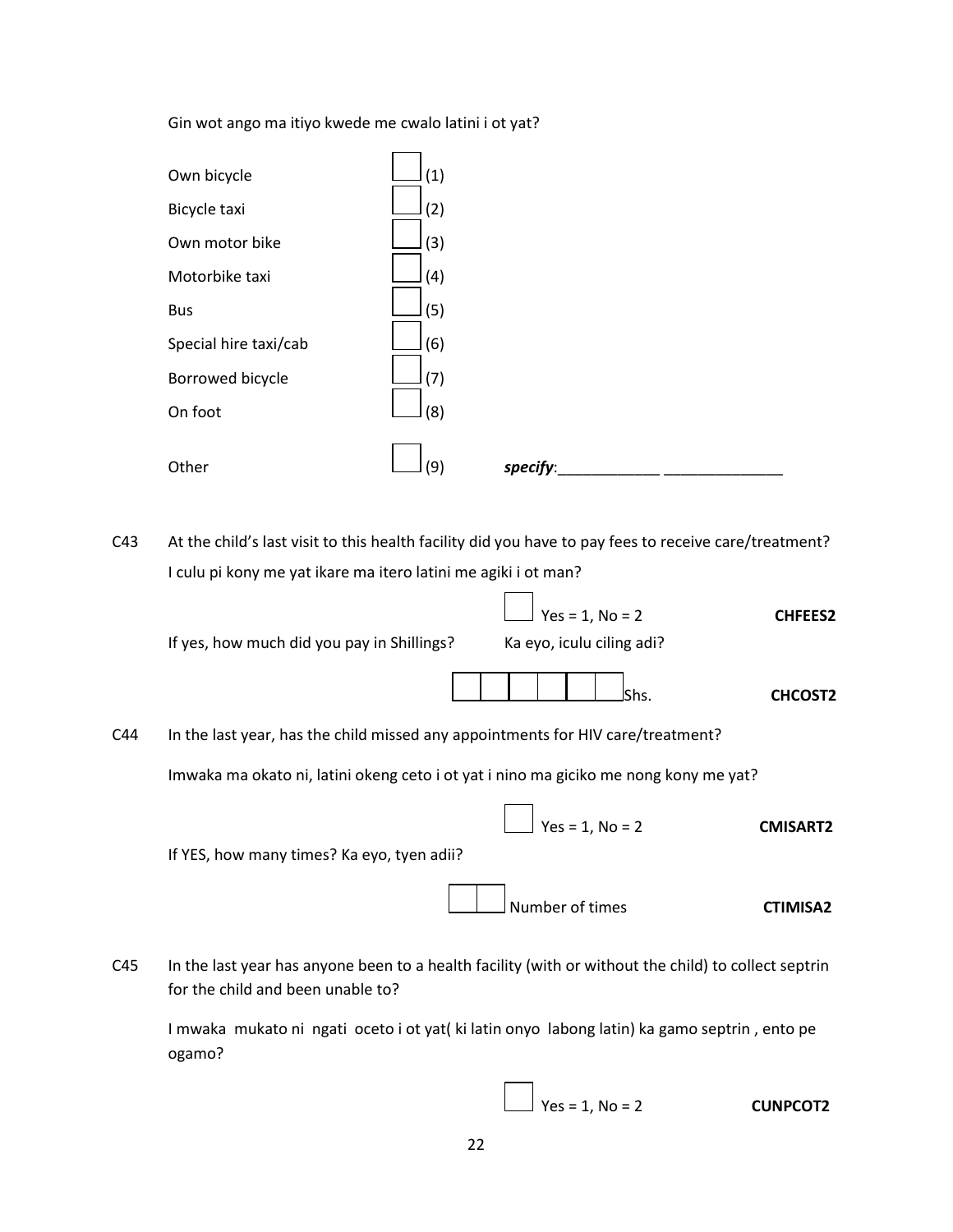**If YES (unable to pick up drugs), w**hat is the main reason you've been unable to collect septrin? **Ka eyo, (pe ogamo yat), pi tyen lok ango ma oweko en pe ogamo yat septrin**

| Drugs out of stock    |                                                  |     |         |  |
|-----------------------|--------------------------------------------------|-----|---------|--|
| ART clinic was closed |                                                  | (2) |         |  |
|                       | Referred to another facility to change treatment | (3) |         |  |
|                       | No health workers at facility                    | (4) |         |  |
| Other                 |                                                  | (5) | specify |  |

C46 In the last year has anyone been to a health facility (with or without the child) to collect ARVs for the child and been unable to?

I mwaka mukato ni ngati oceto i ot yat( ki latin onyo labong latin) ka gamo lagin , ento pe ogamo?

| $\angle$ Yes = 1, No = 2 | <b>CUNPART2</b> |
|--------------------------|-----------------|

**If YES (unable to pick up drugs), w**hat is the main reason you've been unable to collect ARVs? **Ka eyo (pe ogamo yat), pi tyen lok ango ma oweko en pe ogamo yat lagin**

| <b>CREASARTP2</b> |
|-------------------|
|-------------------|

**CREASCOTP2**

| Drugs out of stock                               |     |          |
|--------------------------------------------------|-----|----------|
| ART clinic was closed                            | ' כ |          |
| Referred to another facility to change treatment | (3) |          |
| No health workers at facility                    | (4) |          |
| Other                                            | Έ,  | specify: |

#### **Child 3**

C47 How old is he/she now (youngest HIV-positive child)? (Begin with youngest child)

En tye mwaka adii kom bedi? (cak ki latin ma tye ki kwidi two jonyo ma tidi loyo)

 $\Gamma$ 

| Age | <b>CHILD3</b> |
|-----|---------------|
|     |               |

 $\overline{\phantom{a}}$  $\overline{\phantom{0}}$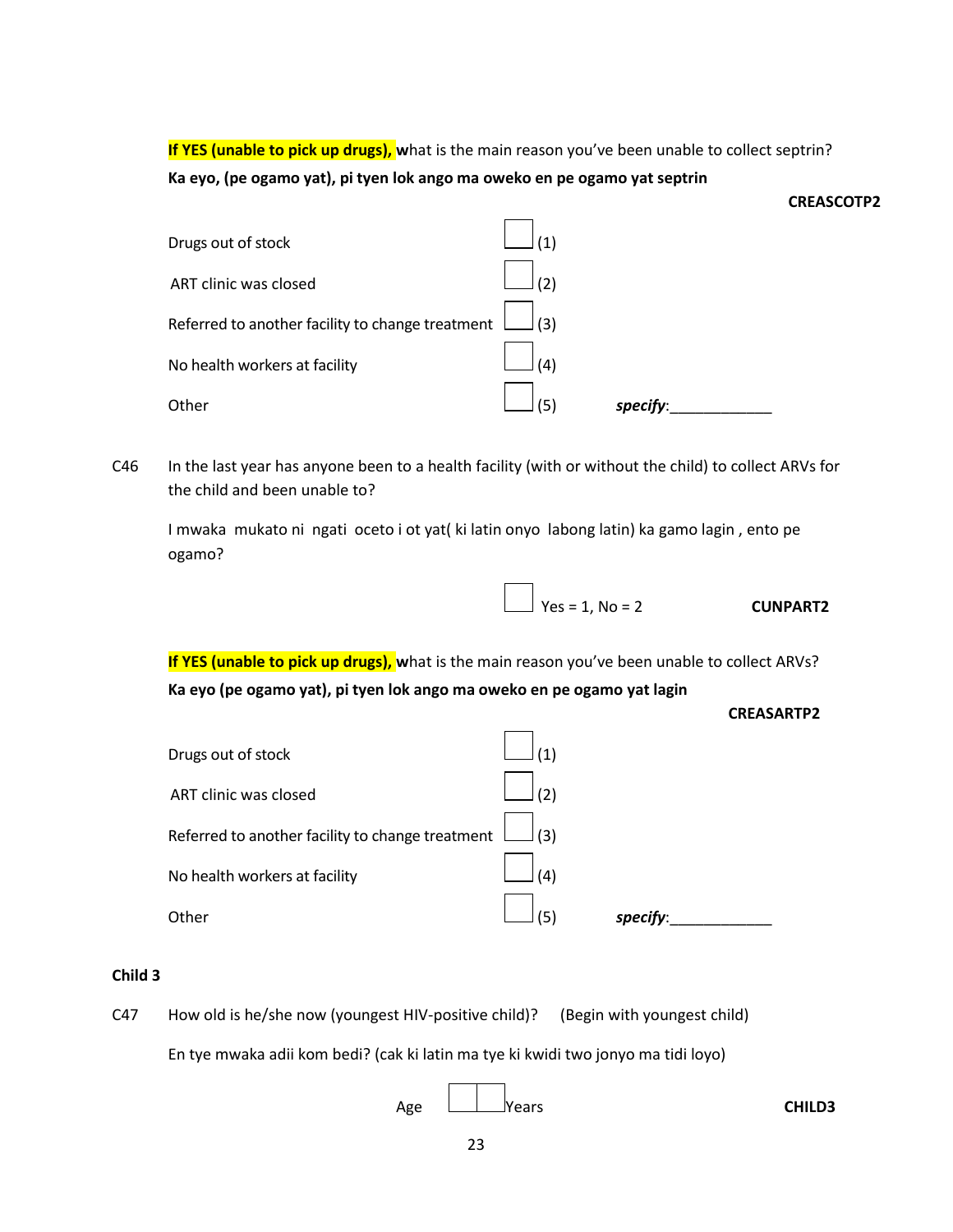C48 Who is his/her primary carer? **PCARER3**

Angaa ma gwoke?



# C49 How old was he/she at diagnosis?

Mwaka ne onongo tye adii ikare ma gi pimo gi nongo tye ki two?

|     | Age                                      | lYears            | <b>AGEDIAG3</b> |
|-----|------------------------------------------|-------------------|-----------------|
| C50 | Has he/she ever received septrin?        |                   | <b>EVERCOT3</b> |
|     | En dong ogamo yat septrin?               |                   |                 |
|     |                                          | $Yes = 1, No = 2$ |                 |
|     | If YES, is he/she receiving septrin now? |                   | NOWCOT3         |
|     | Ka eyo, en pud gamo yat septrin?         |                   |                 |
|     |                                          | $Yes = 1, No = 2$ |                 |
| C51 | Has he/she ever received ARVs?           |                   | <b>EVERART3</b> |
|     | En dong ogamo yat lagin?                 |                   |                 |
|     |                                          | $Yes = 1, No = 2$ |                 |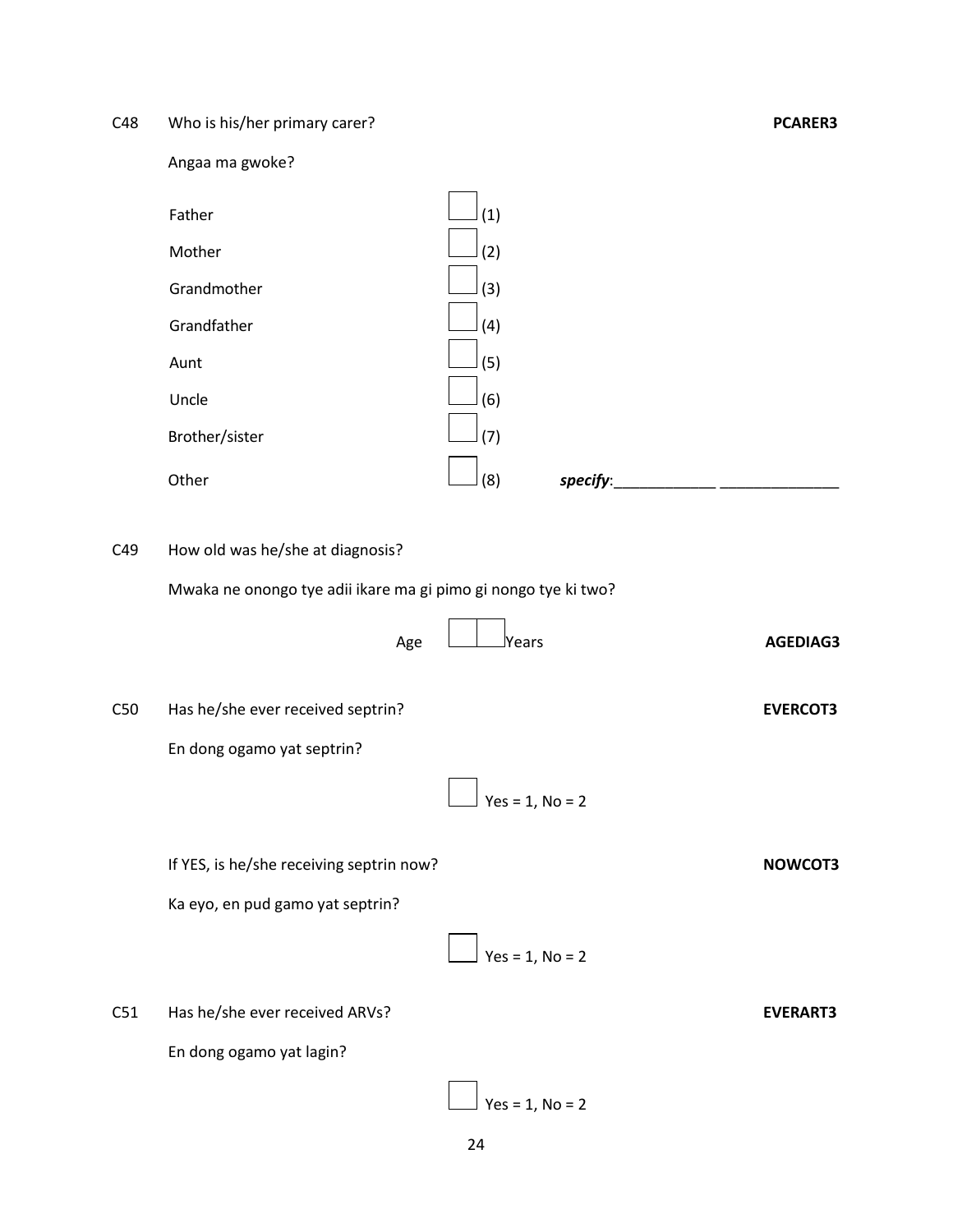If YES, is he/she receiving ARVs now?<br>
NOWART3

Ka eyo, en pud gamo yat lagin?

 $Yes = 1, No = 2$ 

#### **Questions if child is not on septrin or ARVs now**

**Lapeny ka latin peke ka mwunyu septrin onyo lajin kom kare ni**

C52 When did the child last attend a health facility for HIV care/treatment? A wene ma latin ogik kwede cento iot yat pi nongo kony me yat?



C53 Which facility did he/she last attend? **CAREFAC3** Ot yat mene ma en oceto i me agiki?



C55 How long (hours, minutes) did it take to take him/her to the facility, receive medical care, and return home?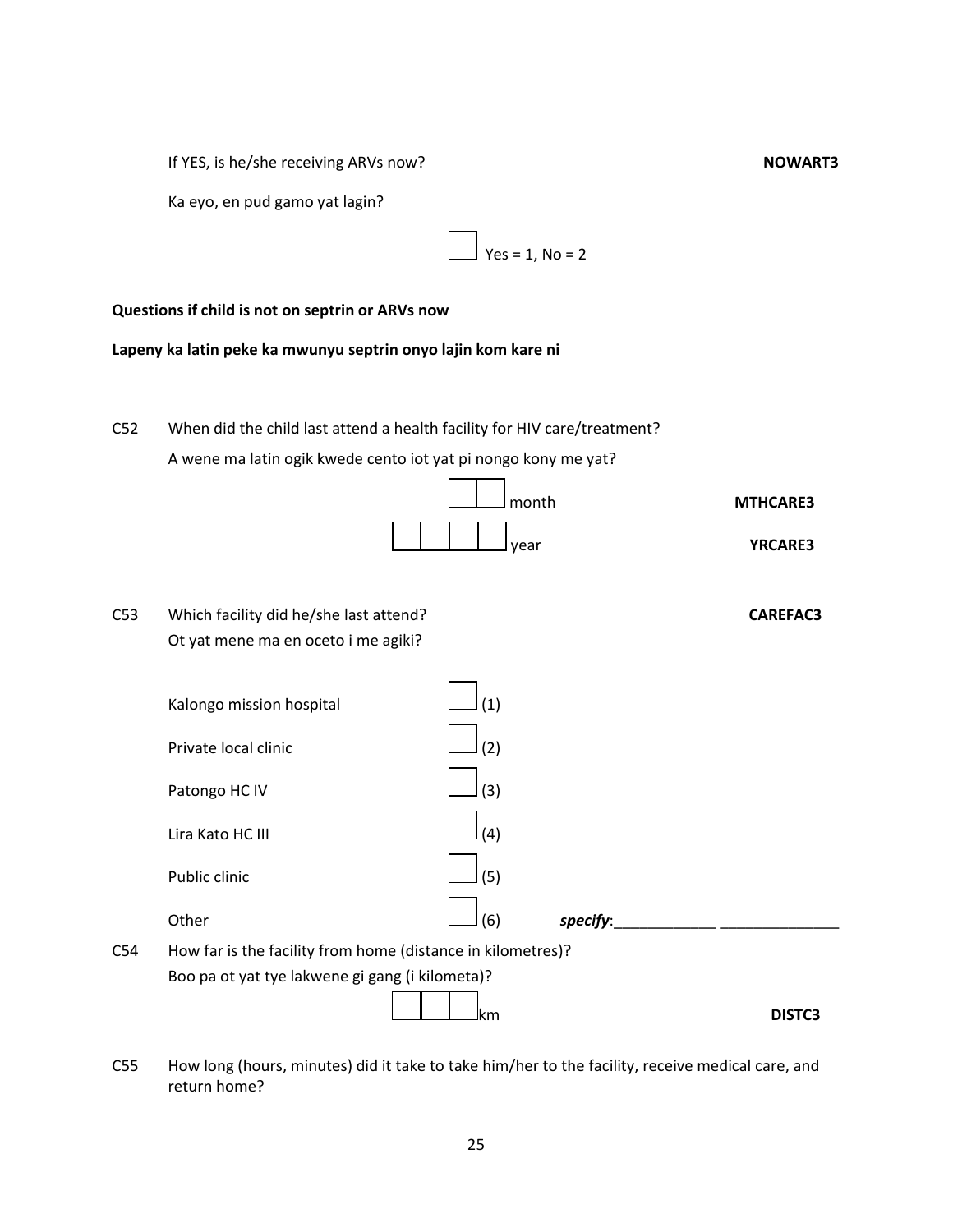Tero kare ma rom mene (cawa, dakika) ki in me oo iot yat, neno darta, gamo yat, ki dok gang?

 hours **HRSC3** minutes **MINSC3**

| C56 |                                                                                                                                       | What mode of transport was used to take the child to the facility?             | <b>TRHFAC3</b>  |
|-----|---------------------------------------------------------------------------------------------------------------------------------------|--------------------------------------------------------------------------------|-----------------|
|     | Gin wot ango ma itiyo kwede me cwalo latini i ot yat?                                                                                 |                                                                                |                 |
|     | Own bicycle<br>Bicycle taxi<br>Own motor bike<br>Motorbike taxi<br><b>Bus</b><br>Special hire taxi/cab<br>Borrowed bicycle<br>On foot | (1)<br>(2)<br>(3)<br>(4)<br>(5)<br>(6)<br>(7)<br>(8)                           |                 |
|     | Other                                                                                                                                 | (9)<br>specify:<br><u> 1980 - Jan James James Barbara, president politik (</u> |                 |
| C57 | Why is the child not on treatment?<br>Pi ngo latini pe tye ka nongo kony me yat?<br>Cost of drugs<br>Transport cost<br>Other          | (1)<br>(2)<br>(3)<br>specify:                                                  | <b>REASTRT3</b> |
|     |                                                                                                                                       |                                                                                |                 |

# **Questions if child is on septrin or ARVs now**

# **Lapeny ka latin tye ka mwunyu septrin onyo lajin kom kare ni**

C58 Which facility does he/she usually attend for treatment? **FACNOW3** Ot yat mene ma en pol kare ceto iye ka nongo kony me yat?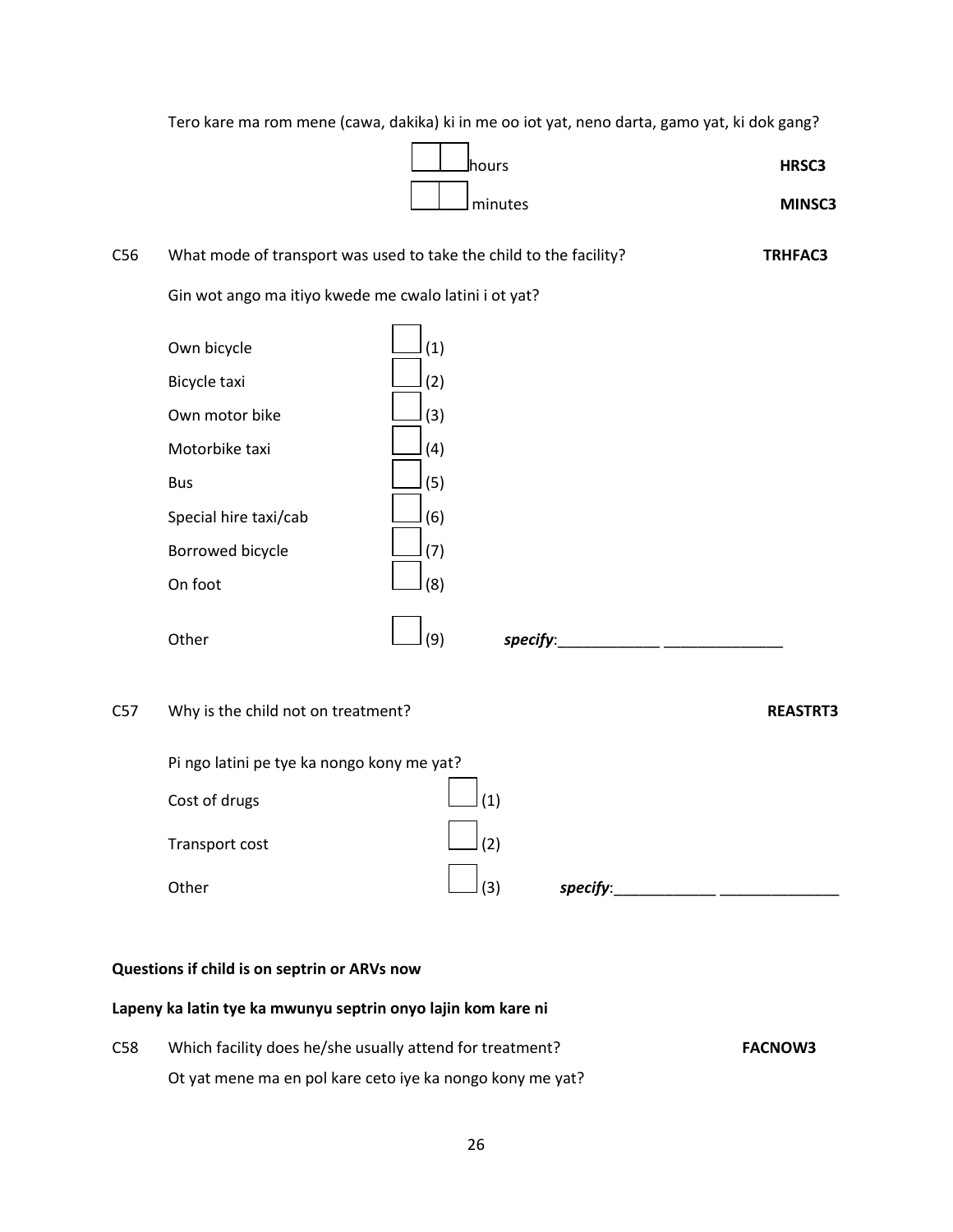| Lira kato HC III         | (1) |          |
|--------------------------|-----|----------|
| Patongo HC IV            | (2) |          |
| Kalongo mission hospital | (3) |          |
| Other                    | (4) | specify: |

#### C59 Who usually takes him/her? **FNCARE3**

Angaa ma pol kare tero en?

| (1)<br>Mother<br>(2)<br>Grandmother<br>(3)<br>Grandfather<br>(4)<br>(5)<br>Aunt<br>Uncle<br>(6)<br>Brother/sister<br>(7)<br>(8)<br>None<br>Other<br>(9)<br>specify: |        |  |  |
|---------------------------------------------------------------------------------------------------------------------------------------------------------------------|--------|--|--|
|                                                                                                                                                                     | Father |  |  |
|                                                                                                                                                                     |        |  |  |
|                                                                                                                                                                     |        |  |  |
|                                                                                                                                                                     |        |  |  |
|                                                                                                                                                                     |        |  |  |
|                                                                                                                                                                     |        |  |  |
|                                                                                                                                                                     |        |  |  |
|                                                                                                                                                                     |        |  |  |
|                                                                                                                                                                     |        |  |  |

C60 How far is the facility from home (distance in kilometres)? Ot yat bor rom mene ki gang (bore i kilometa)?

# **km** DISTFN3

C61 How long (hours, minutes) did it take to take him/her to the facility, receive medical care, and return home?

Tero kare ma rom mene (cawa, dakika) ki in me oo iot yat, neno darta, gamo yat, ki dok gang?



C62 What mode of transport is usually used to take the child to the facility? **TRFNOW3**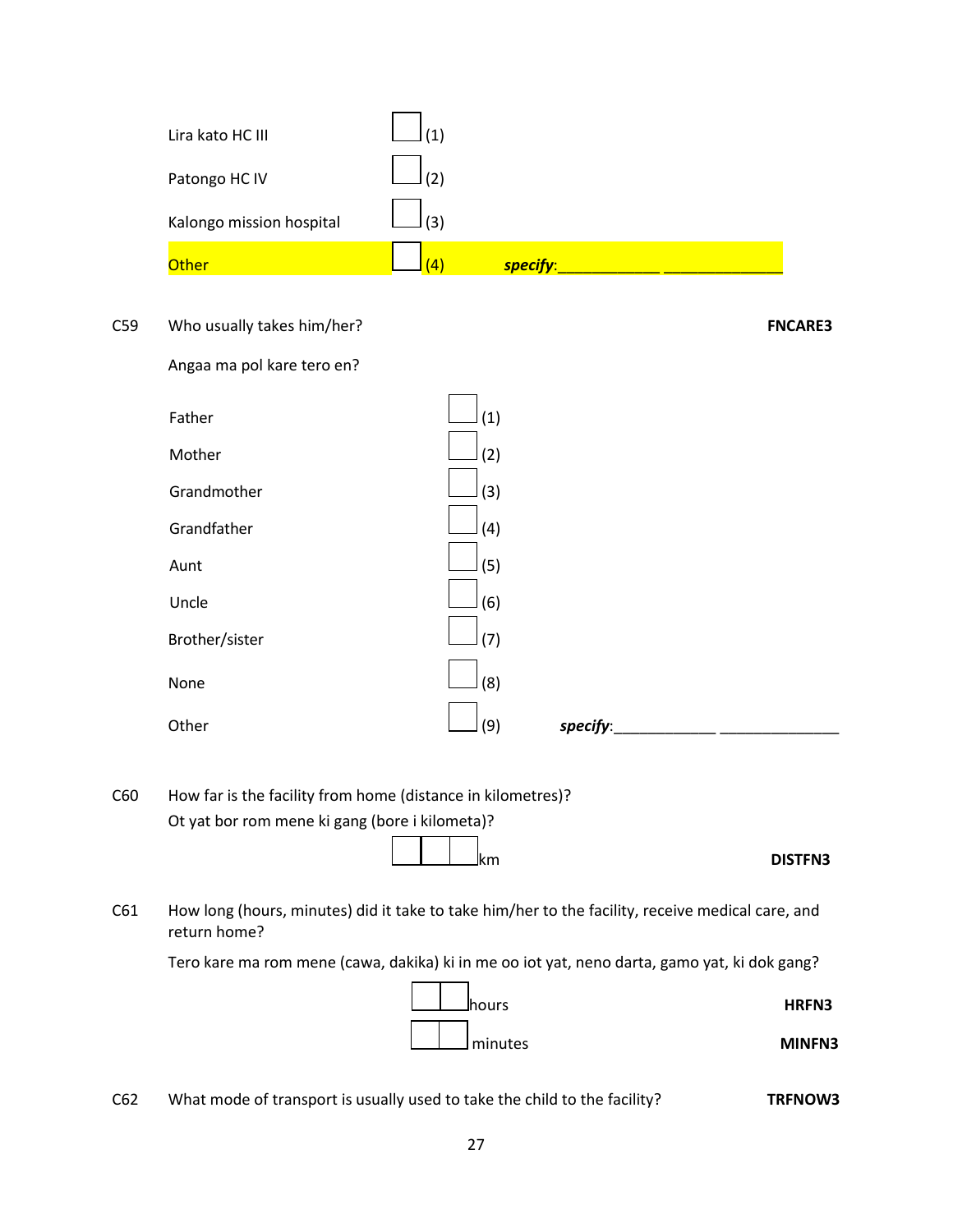Gin wot ango ma itiyo kwede me cwalo latini i ot yat?



C63 At the child's last visit to this health facility did you have to pay fees to receive care/treatment? I culu pi kony me yat ikare ma itero latini me agiki i ot man?

|                                            | $\boxed{\phantom{1}}$ Yes = 1, No = 2 | <b>CHFEES3</b> |
|--------------------------------------------|---------------------------------------|----------------|
| If yes, how much did you pay in Shillings? | Ka eyo, iculu ciling adi?             |                |
|                                            |                                       | <b>CHCOST3</b> |

 $\Box$  $\overline{\phantom{0}}$ 

C64 In the last year, has the child missed any appointments for HIV care/treatment? Imwaka ma okato ni, latini okeng ceto i ot yat i nino ma giciko me nong kony me yat?

| <b>CMISART3</b> | $\boxed{\phantom{1}}$ Yes = 1, No = 2      |  |
|-----------------|--------------------------------------------|--|
|                 | If YES, how many times? Ka eyo, tyen adii? |  |
| <b>CTIMISA3</b> | Number of times                            |  |

C65 In the last year has anyone been to a health facility (with or without the child) to collect septrin for the child and been unable to?

I mwaka mukato ni ngati oceto i ot yat( ki latin onyo labong latin) ka gamo septrin , ento pe ogamo?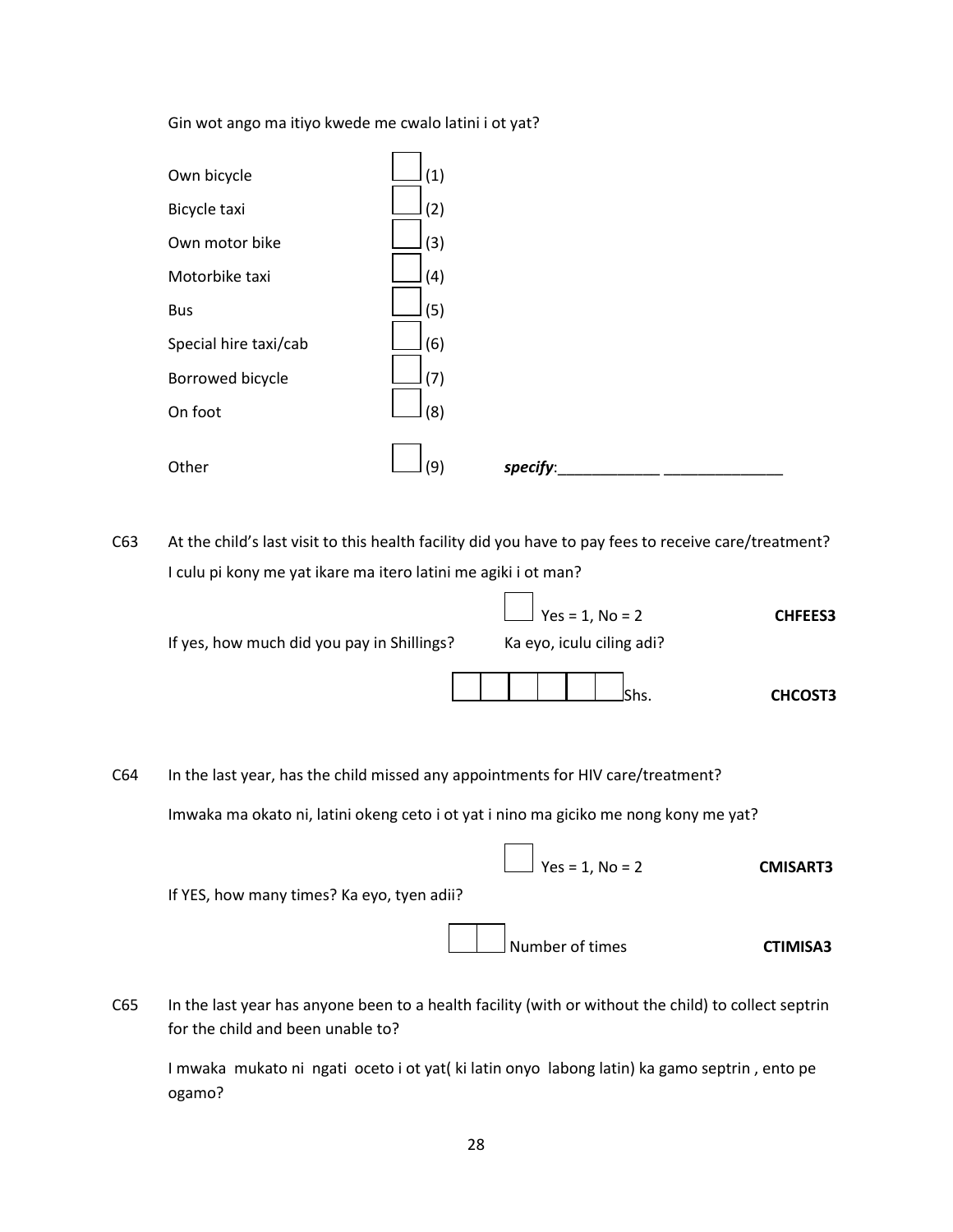Yes = 1, No = 2 **CUNPCOT3**

 $\sum$  Yes = 1, No = 2 **CUNPART3** 

**If YES (unable to pick up drugs), w**hat is the main reason you've been unable to collect septrin? **Ka eyo, (pe ogamo yat), pi tyen lok ango ma oweko en pe ogamo yat septrin**



C66 In the last year has anyone been to a health facility (with or without the child) to collect ARVs for the child and been unable to?

I mwaka mukato ni ngati oceto i ot yat( ki latin onyo labong latin) ka gamo lagin , ento pe ogamo?

**If YES (unable to pick up drugs), w**hat is the main reason you've been unable to collect ARVs? **Ka eyo (pe ogamo yat), pi tyen lok ango ma oweko en pe ogamo yat lagin**

| <b>CREASARTP3</b> |
|-------------------|
|                   |

| Drugs out of stock                               | $\left( 1\right)$ |          |
|--------------------------------------------------|-------------------|----------|
| ART clinic was closed                            | (2)               |          |
| Referred to another facility to change treatment | (3)               |          |
| No health workers at facility                    | (4)               |          |
| Other                                            | (5)               | specify: |

#### **Child 4**

C67 How old is he/she now (youngest HIV-positive child)? (Begin with youngest child)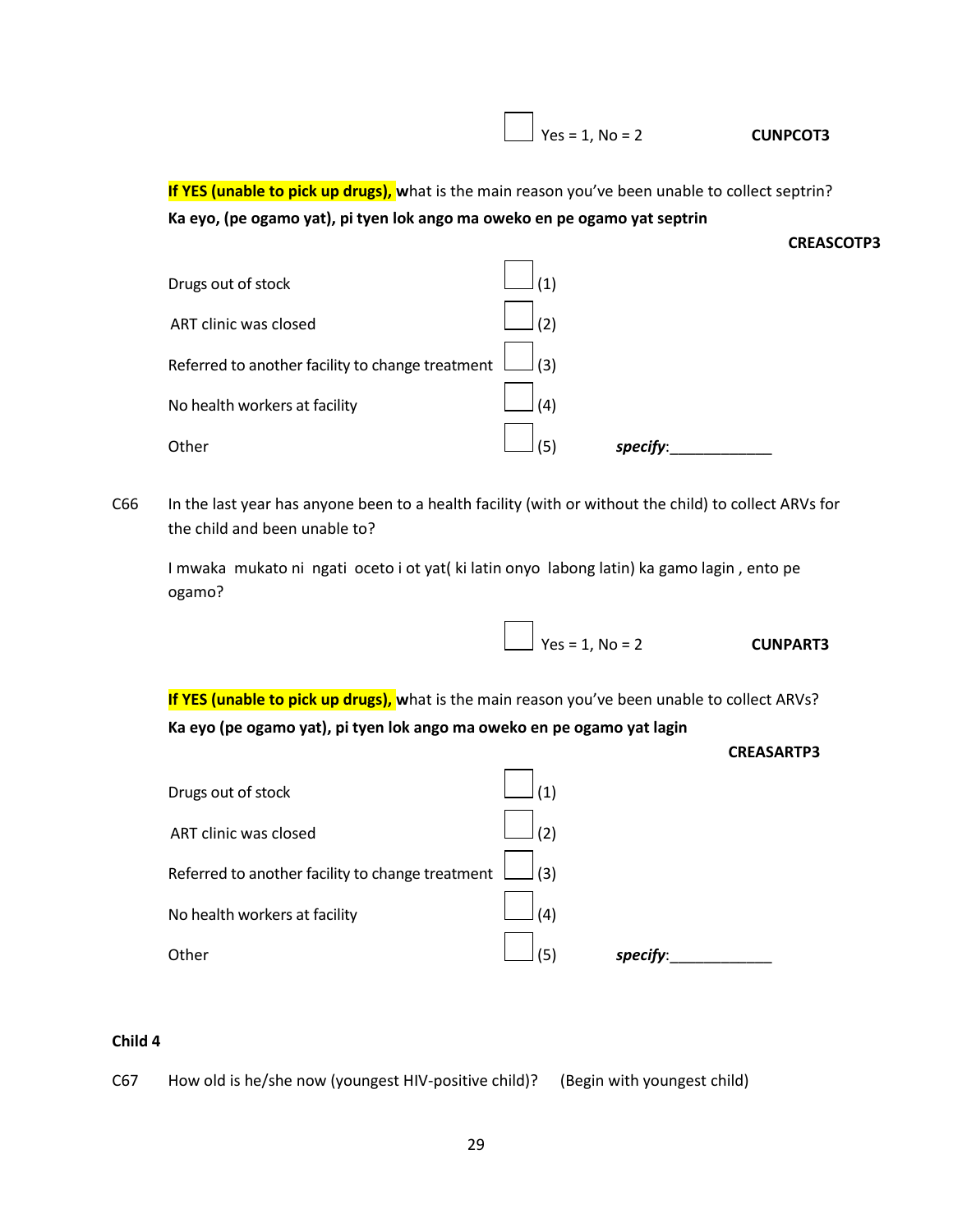|     |                                                                | En tye mwaka adii kom bedi? (cak ki latin ma tye ki kwidi two jonyo ma tidi loyo) |                 |
|-----|----------------------------------------------------------------|-----------------------------------------------------------------------------------|-----------------|
|     | Age                                                            | <b>Years</b>                                                                      | CHILD4          |
| C68 | Who is his/her primary carer?                                  |                                                                                   | PCARER4         |
|     | Angaa ma gwoke?                                                |                                                                                   |                 |
|     |                                                                |                                                                                   |                 |
|     | Father                                                         | (1)                                                                               |                 |
|     | Mother                                                         | (2)                                                                               |                 |
|     | Grandmother                                                    | (3)                                                                               |                 |
|     | Grandfather                                                    | (4)                                                                               |                 |
|     | Aunt                                                           | (5)                                                                               |                 |
|     | Uncle                                                          | (6)                                                                               |                 |
|     | Brother/sister                                                 | (7)                                                                               |                 |
|     | Other                                                          | (8)<br>specify:                                                                   |                 |
| C69 | How old was he/she at diagnosis?                               |                                                                                   |                 |
|     | Mwaka ne onongo tye adii ikare ma gi pimo gi nongo tye ki two? |                                                                                   |                 |
|     |                                                                |                                                                                   |                 |
|     | Age                                                            | Years                                                                             | AGEDIAG4        |
| C70 | Has he/she ever received septrin?                              |                                                                                   | <b>EVERCOT4</b> |
|     | En dong ogamo yat septrin?                                     |                                                                                   |                 |
|     |                                                                | $Yes = 1, No = 2$                                                                 |                 |
|     |                                                                |                                                                                   |                 |
|     | If YES, is he/she receiving septrin now?                       |                                                                                   | NOWCOT4         |
|     | Ka eyo, en pud gamo yat septrin?                               |                                                                                   |                 |
|     |                                                                | $Yes = 1, No = 2$                                                                 |                 |
| C71 | Has he/she ever received ARVs?                                 |                                                                                   | <b>EVERART4</b> |

30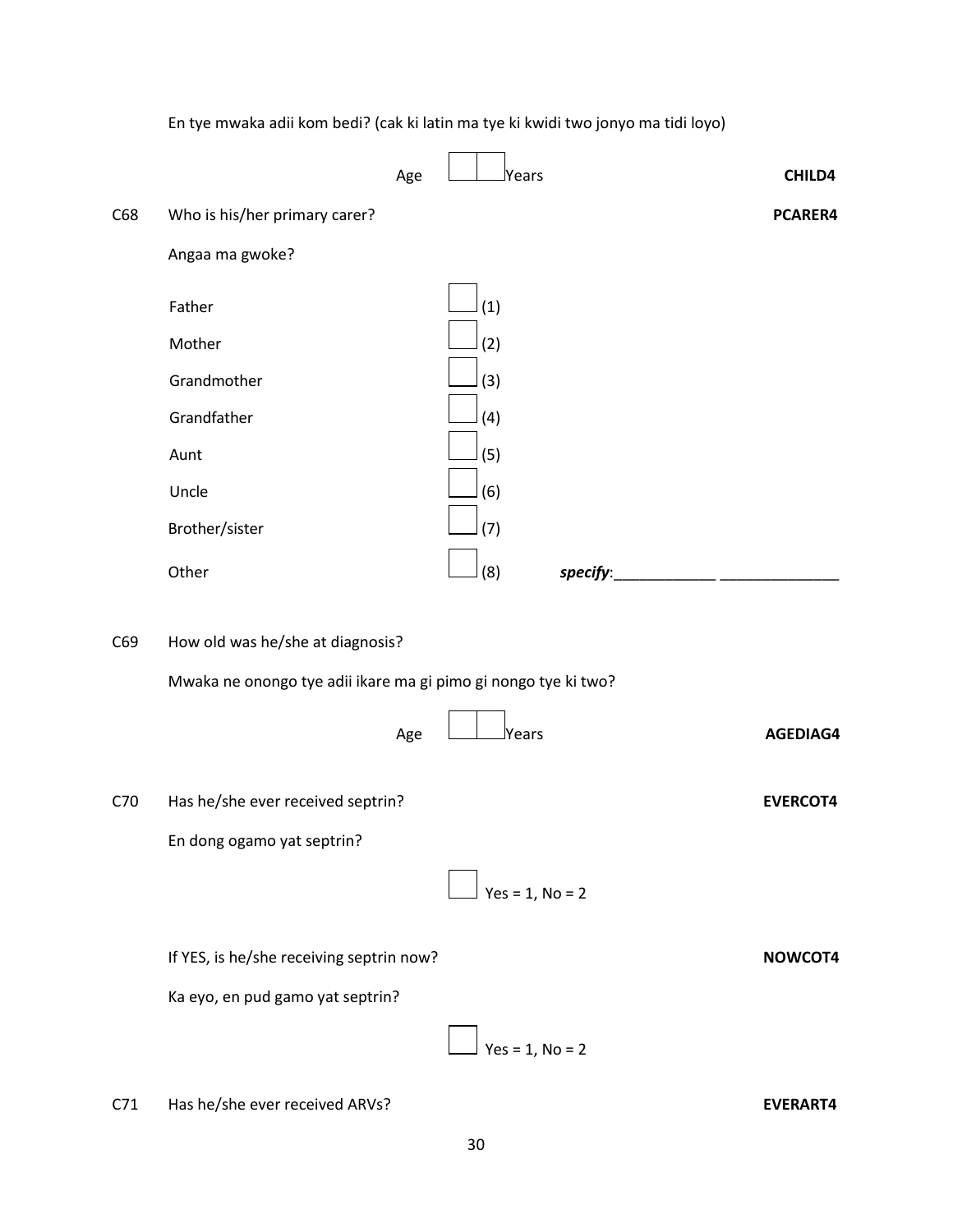En dong ogamo yat lagin?

 $\vert$  Yes = 1, No = 2

If YES, is he/she receiving ARVs now?<br>
NOWART4

Ka eyo, en pud gamo yat lagin?

 $Yes = 1, No = 2$ 

#### **Questions if child is not on septrin or ARVs now**

#### **Lapeny ka latin peke ka mwunyu septrin onyo lajin kom kare ni**

C72 When did the child last attend a health facility for HIV care/treatment? A wene ma latin ogik kwede cento iot yat pi nongo kony me yat?



C73 Which facility did he/she last attend? **CAREFAC4** Ot yat mene ma en oceto i me agiki?

| Kalongo mission hospital | (1) |          |  |
|--------------------------|-----|----------|--|
| Private local clinic     | (2) |          |  |
| Patongo HC IV            | (3) |          |  |
| Lira Kato HC III         | (4) |          |  |
| Public clinic            | (5) |          |  |
| Other                    | (6) | specify: |  |

C74 How far is the facility from home (distance in kilometres)? Boo pa ot yat tye lakwene gi gang (i kilometa)?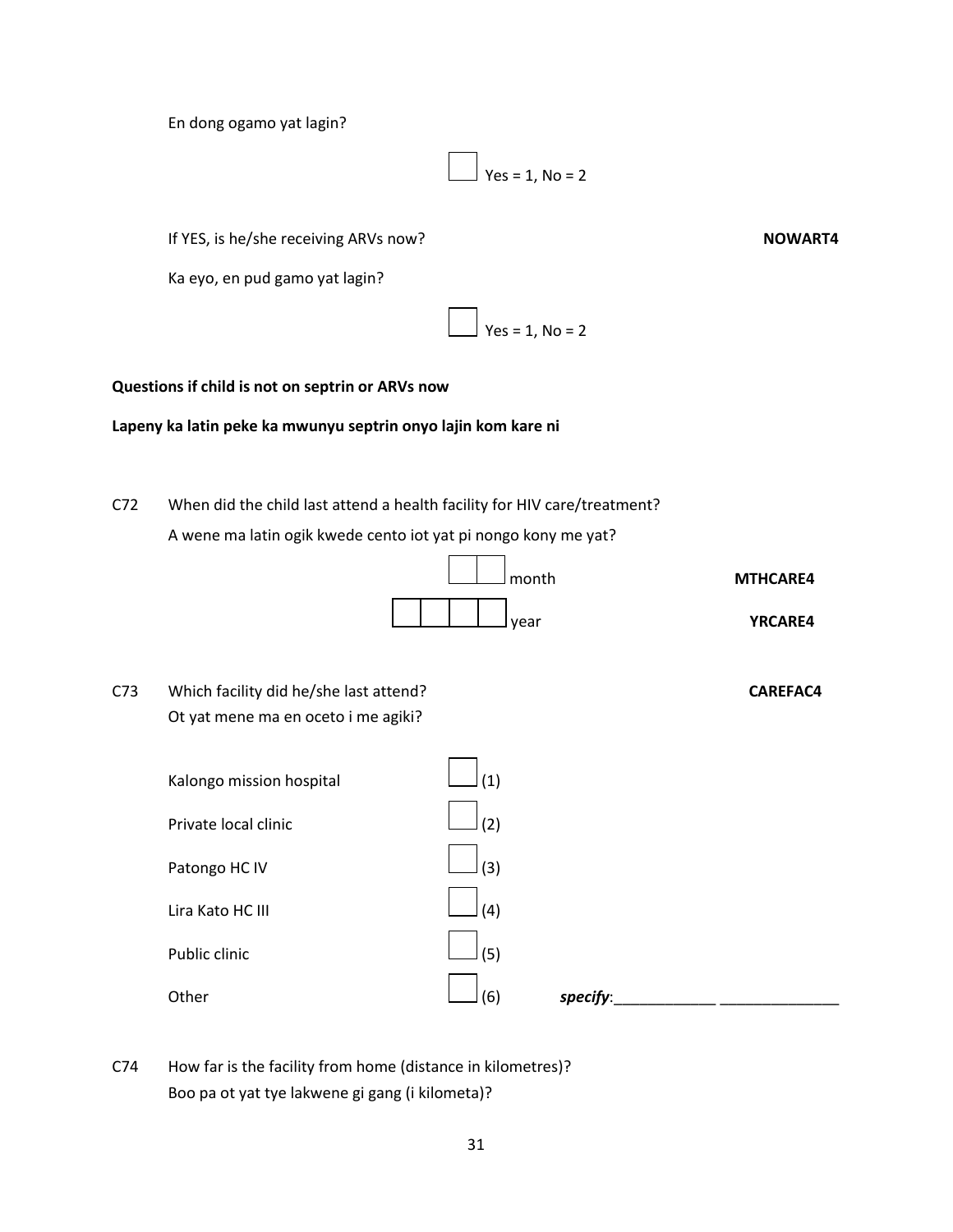| C <sub>75</sub> | return home?                                          | How long (hours, minutes) did it take to take him/her to the facility, receive medical care, and |                 |
|-----------------|-------------------------------------------------------|--------------------------------------------------------------------------------------------------|-----------------|
|                 |                                                       | Tero kare ma rom mene (cawa, dakika) ki in me oo iot yat, neno darta, gamo yat, ki dok gang?     |                 |
|                 |                                                       | lhours                                                                                           | HRSC4           |
|                 |                                                       | minutes                                                                                          | MINSC4          |
| C76             |                                                       | What mode of transport was used to take the child to the facility?                               | <b>TRHFAC4</b>  |
|                 | Gin wot ango ma itiyo kwede me cwalo latini i ot yat? |                                                                                                  |                 |
|                 | Own bicycle                                           | (1)                                                                                              |                 |
|                 | Bicycle taxi                                          | (2)                                                                                              |                 |
|                 | Own motor bike                                        | (3)                                                                                              |                 |
|                 | Motorbike taxi                                        | (4)                                                                                              |                 |
|                 | <b>Bus</b>                                            | (5)                                                                                              |                 |
|                 | Special hire taxi/cab                                 | (6)                                                                                              |                 |
|                 | Borrowed bicycle                                      | (7)                                                                                              |                 |
|                 | On foot                                               | (8)                                                                                              |                 |
|                 | Other                                                 | (9)<br>specify:                                                                                  |                 |
| C77             | Why is the child not on treatment?                    |                                                                                                  | <b>REASTRT4</b> |
|                 | Pi ngo latini pe tye ka nongo kony me yat?            |                                                                                                  |                 |
|                 | Cost of drugs                                         | (1)                                                                                              |                 |
|                 | Transport cost                                        | (2)                                                                                              |                 |
|                 | Other                                                 | (3)<br>specify: specify:                                                                         |                 |

**km** DISTC4

# **Questions if child is on septrin or ARVs now**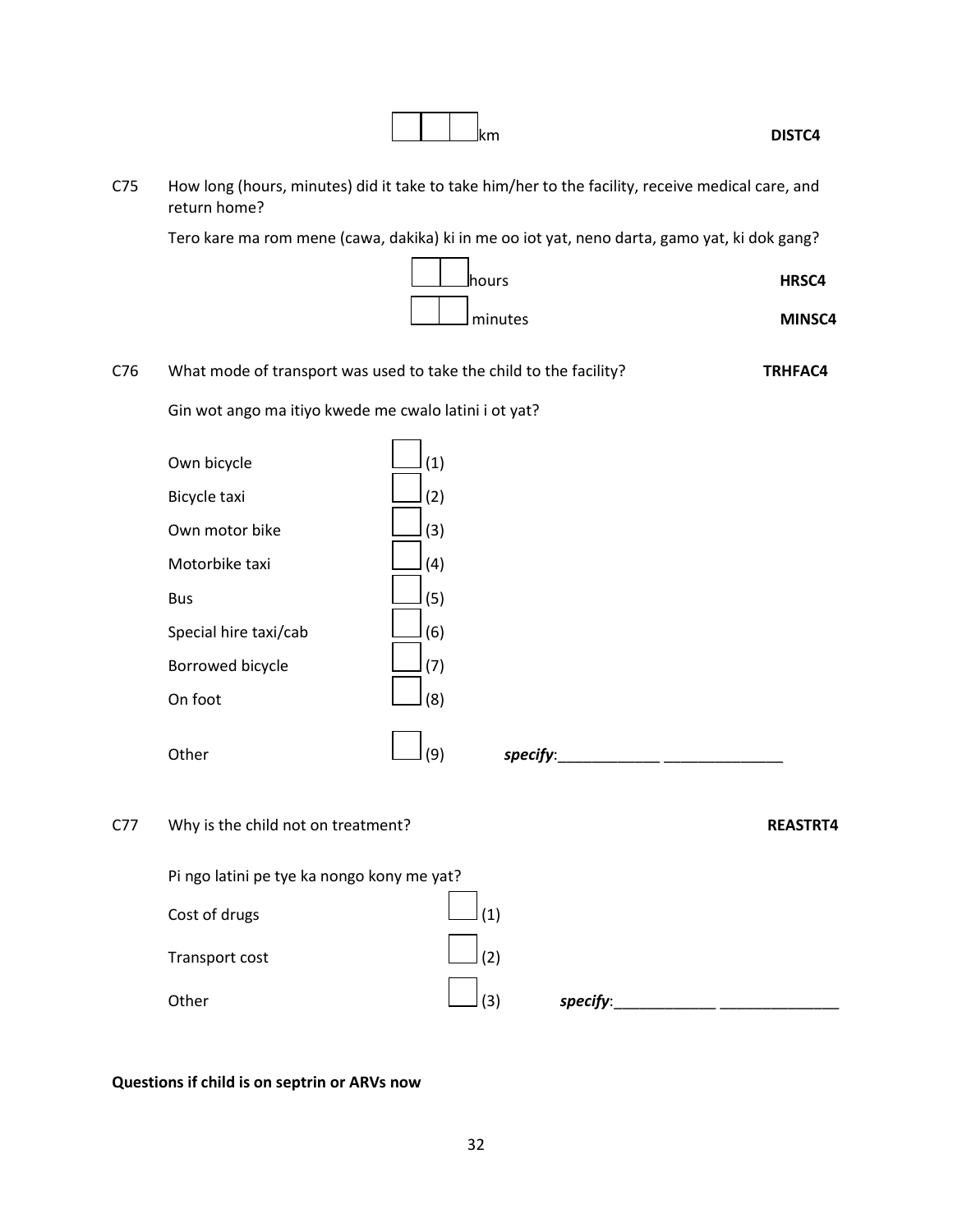#### **Lapeny ka latin tye ka mwunyu septrin onyo lajin kom kare ni**

C78 Which facility does he/she usually attend for treatment? **FACNOW4** Ot yat mene ma en pol kare ceto iye ka nongo kony me yat?

| Lira kato HC III         | (1)               |          |
|--------------------------|-------------------|----------|
| Patongo HC IV            | (2)               |          |
| Kalongo mission hospital | (3)               |          |
| <b>Other</b>             | $\left( 4\right)$ | specify: |

C79 Who usually takes him/her? **FNCARE4**

Angaa ma pol kare tero en?

| Father         | (1) |          |  |
|----------------|-----|----------|--|
| Mother         | (2) |          |  |
| Grandmother    | (3) |          |  |
| Grandfather    | (4) |          |  |
| Aunt           | (5) |          |  |
| Uncle          | (6) |          |  |
| Brother/sister | (7) |          |  |
| None           | (8) |          |  |
| Other          | (9) | specify: |  |

C80 How far is the facility from home (distance in kilometres)? Ot yat bor rom mene ki gang (bore i kilometa)?

**km** DISTFN4

C81 How long (hours, minutes) did it take to take him/her to the facility, receive medical care, and return home?

Tero kare ma rom mene (cawa, dakika) ki in me oo iot yat, neno darta, gamo yat, ki dok gang?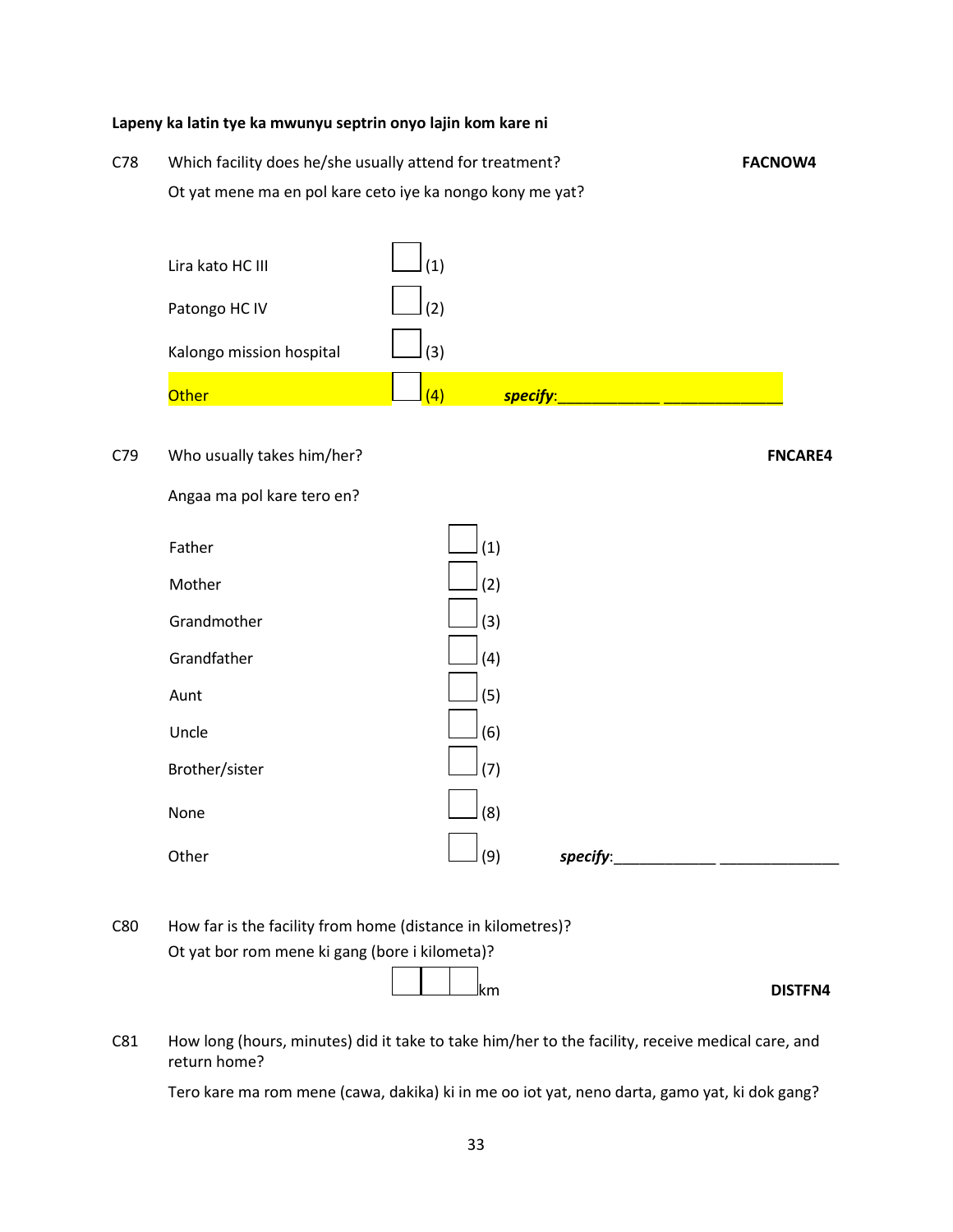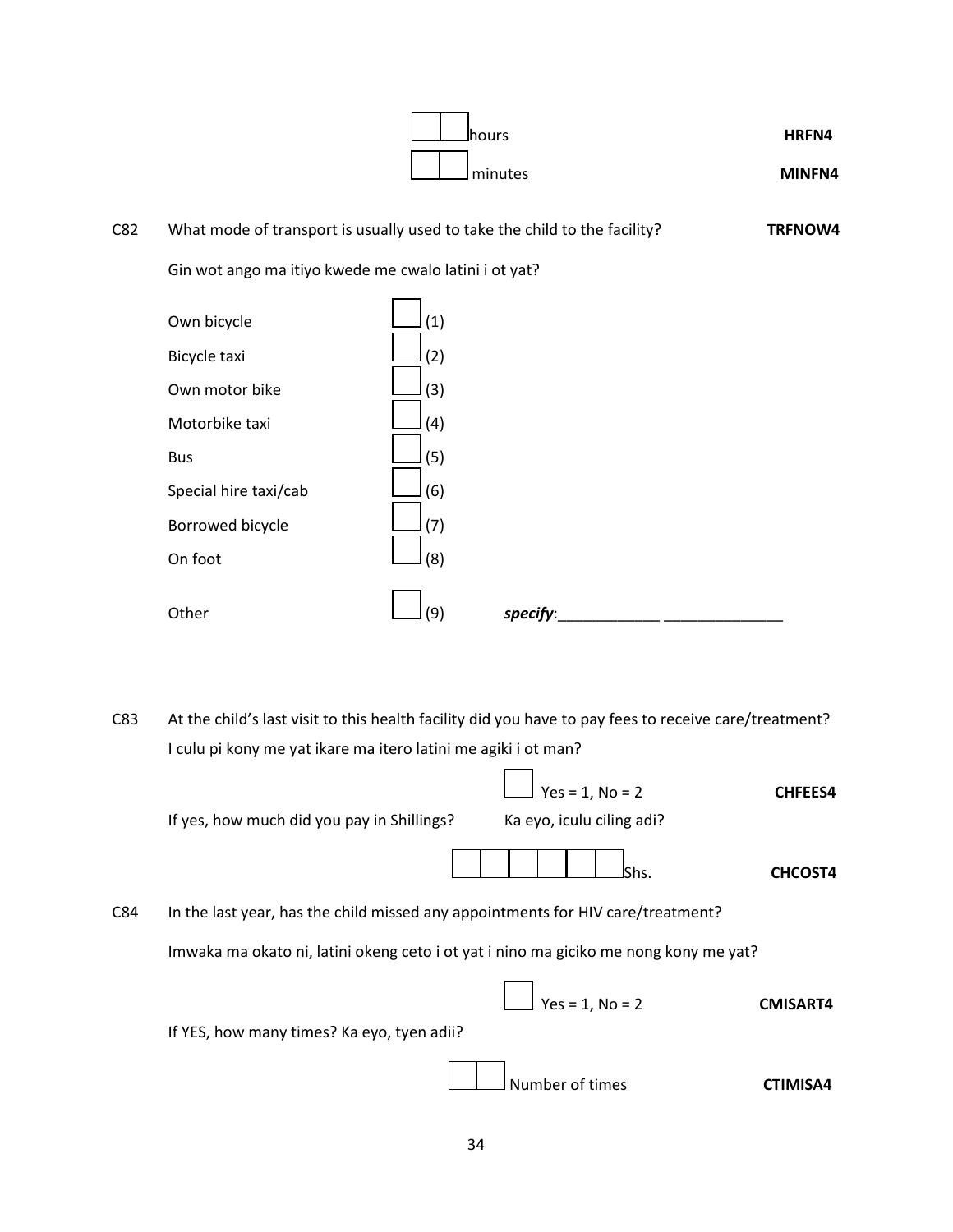C85 In the last year has anyone been to a health facility (with or without the child) to collect septrin for the child and been unable to?

I mwaka mukato ni ngati oceto i ot yat( ki latin onyo labong latin) ka gamo septrin , ento pe ogamo?



**If YES (unable to pick up drugs), w**hat is the main reason you've been unable to collect septrin? **Ka eyo, (pe ogamo yat), pi tyen lok ango ma oweko en pe ogamo yat septrin**

| Drugs out of stock                               |     |          |
|--------------------------------------------------|-----|----------|
| ART clinic was closed                            | (2) |          |
| Referred to another facility to change treatment | (3) |          |
| No health workers at facility                    | (4) |          |
| Other                                            | (5) | specify: |

C86 In the last year has anyone been to a health facility (with or without the child) to collect ARVs for the child and been unable to?

I mwaka mukato ni ngati oceto i ot yat( ki latin onyo labong latin) ka gamo lagin , ento pe ogamo?

| $\angle$ Yes = 1, No = 2 | <b>CUNPART4</b> |
|--------------------------|-----------------|

**If YES (unable to pick up drugs), w**hat is the main reason you've been unable to collect ARVs? **Ka eyo (pe ogamo yat), pi tyen lok ango ma oweko en pe ogamo yat lagin**

**CREASARTP4**

**CREASCOTP4**

| Drugs out of stock                                          |  |
|-------------------------------------------------------------|--|
| ART clinic was closed                                       |  |
| Referred to another facility to change treatment $\Box$ (3) |  |
| No health workers at facility                               |  |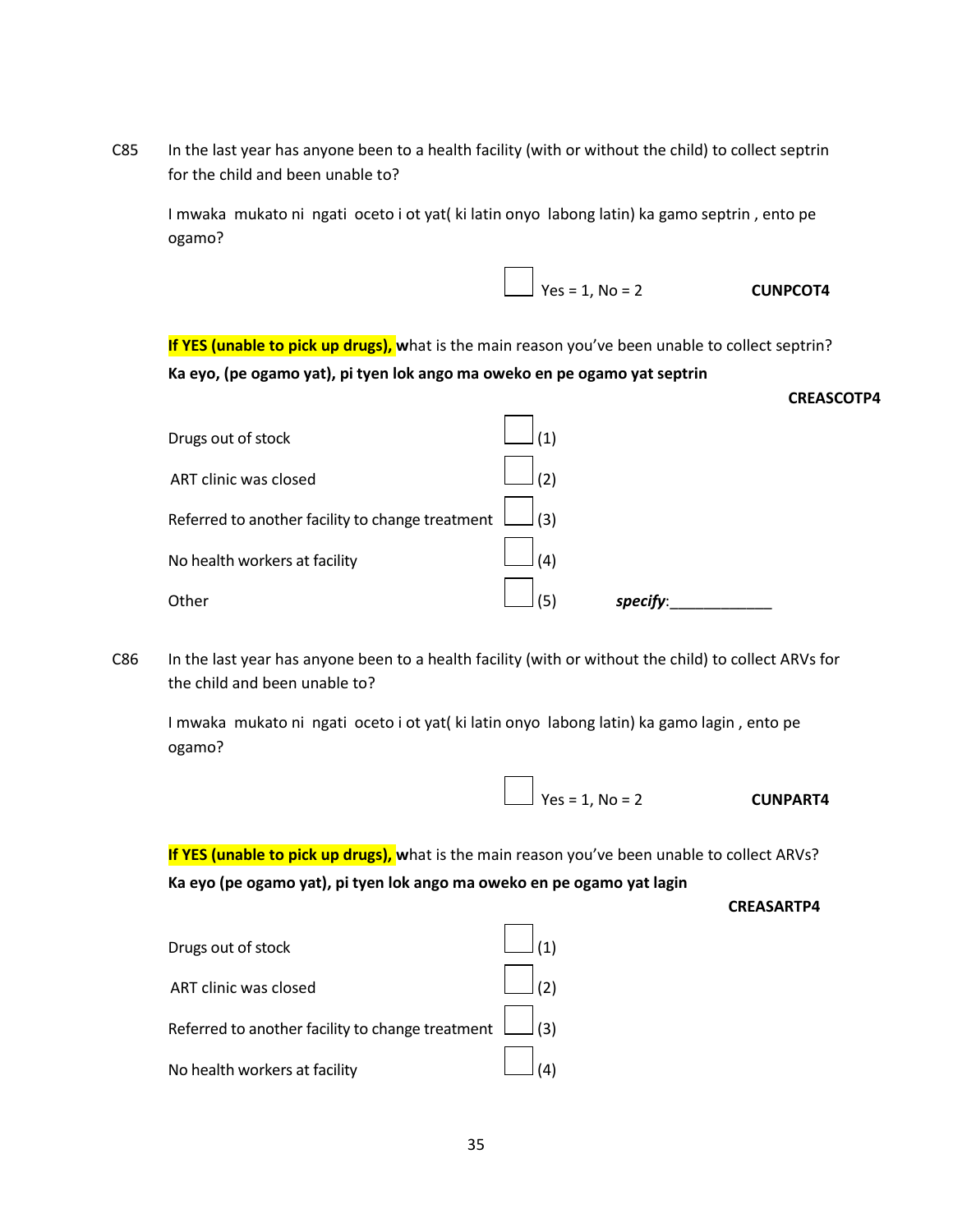|         | Other                                                                             |     | (5)               | specify:                    |                 |
|---------|-----------------------------------------------------------------------------------|-----|-------------------|-----------------------------|-----------------|
|         |                                                                                   |     |                   |                             |                 |
| Child 5 |                                                                                   |     |                   |                             |                 |
| C87     | How old is he/she now (youngest HIV-positive child)?                              |     |                   | (Begin with youngest child) |                 |
|         | En tye mwaka adii kom bedi? (cak ki latin ma tye ki kwidi two jonyo ma tidi loyo) |     |                   |                             |                 |
|         |                                                                                   | Age | <b>Pears</b>      |                             | <b>CHILD5</b>   |
| C88     | Who is his/her primary carer?                                                     |     |                   |                             | <b>PCARER5</b>  |
|         | Angaa ma gwoke?                                                                   |     |                   |                             |                 |
|         | Father                                                                            |     | (1)               |                             |                 |
|         | Mother                                                                            |     | (2)               |                             |                 |
|         | Grandmother                                                                       |     | (3)               |                             |                 |
|         | Grandfather                                                                       |     | (4)               |                             |                 |
|         | Aunt                                                                              |     | (5)               |                             |                 |
|         | Uncle                                                                             |     | (6)               |                             |                 |
|         | Brother/sister                                                                    |     | (7)               |                             |                 |
|         | Other                                                                             |     | (8)               | specify:                    |                 |
|         |                                                                                   |     |                   |                             |                 |
| C89     | How old was he/she at diagnosis?                                                  |     |                   |                             |                 |
|         | Mwaka ne onongo tye adii ikare ma gi pimo gi nongo tye ki two?                    |     |                   |                             |                 |
|         |                                                                                   | Age | <b>Years</b>      |                             | AGEDIAG5        |
| C90     | Has he/she ever received septrin?                                                 |     |                   |                             | <b>EVERCOT5</b> |
|         | En dong ogamo yat septrin?                                                        |     |                   |                             |                 |
|         |                                                                                   |     | $Yes = 1, No = 2$ |                             |                 |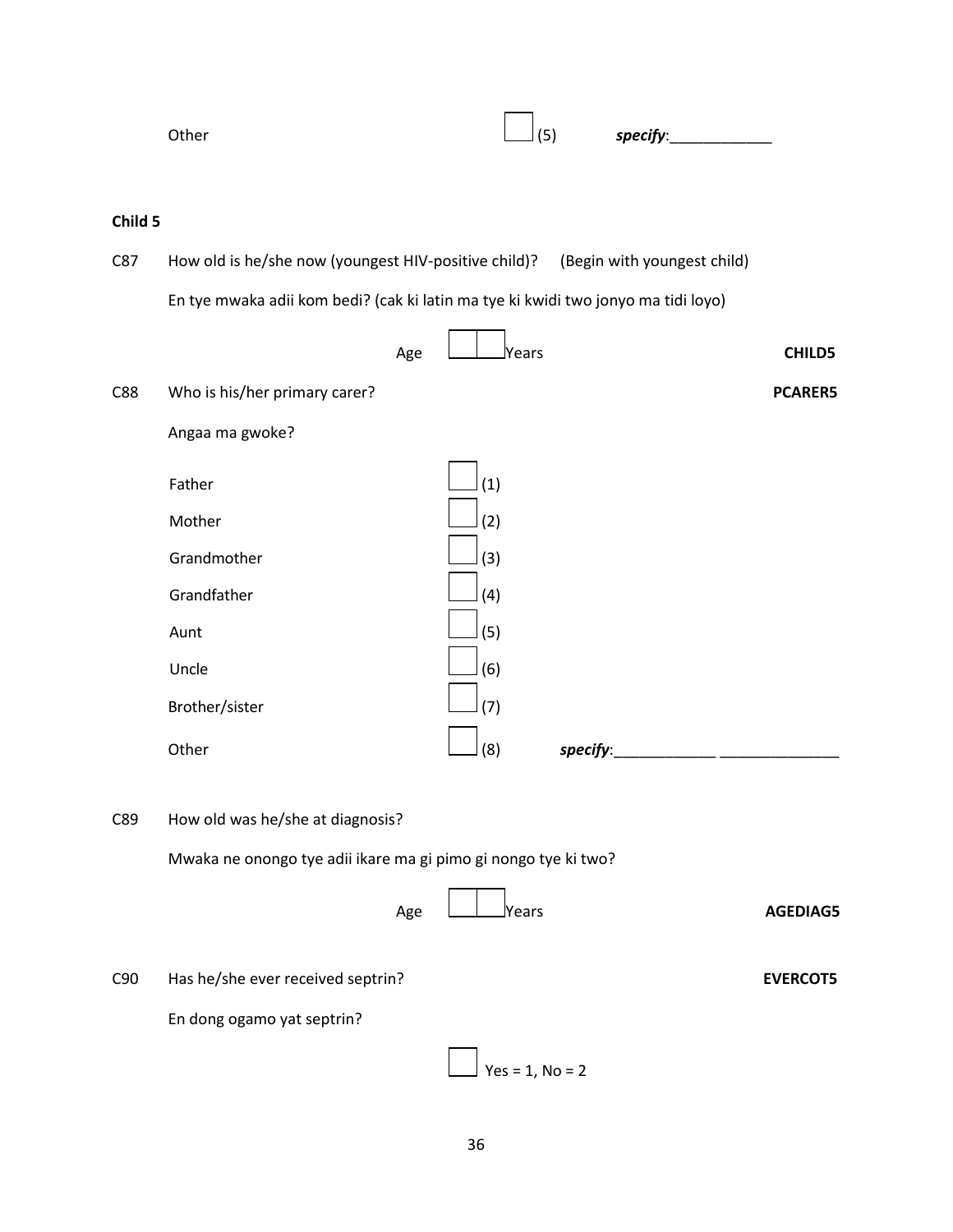If YES, is he/she receiving septrin now?<br>
NOWCOT5

Ka eyo, en pud gamo yat septrin?



C91 Has he/she ever received ARVs? **EVERART5**

En dong ogamo yat lagin?

 $Yes = 1, No = 2$ 

 $\vert$  Yes = 1, No = 2

If YES, is he/she receiving ARVs now?<br>
NOWART5

Ka eyo, en pud gamo yat lagin?

**Questions if child is not on septrin or ARVs now**

**Lapeny ka latin peke ka mwunyu septrin onyo lajin kom kare ni**

C92 When did the child last attend a health facility for HIV care/treatment? A wene ma latin ogik kwede cento iot yat pi nongo kony me yat?



| C93 | Which facility did he/she last attend? |
|-----|----------------------------------------|
|     | Ot yat mene ma en oceto i me agiki?    |

| Kalongo mission hospital | $\Box$ (1)                                  |  |
|--------------------------|---------------------------------------------|--|
| Private local clinic     | $\lfloor$ (2)                               |  |
| Patongo HC IV            | $\lfloor$ (3)                               |  |
| Lira Kato HC III         | $\begin{bmatrix} 1 & 1 \end{bmatrix}_{(4)}$ |  |

month **MTHCARE5**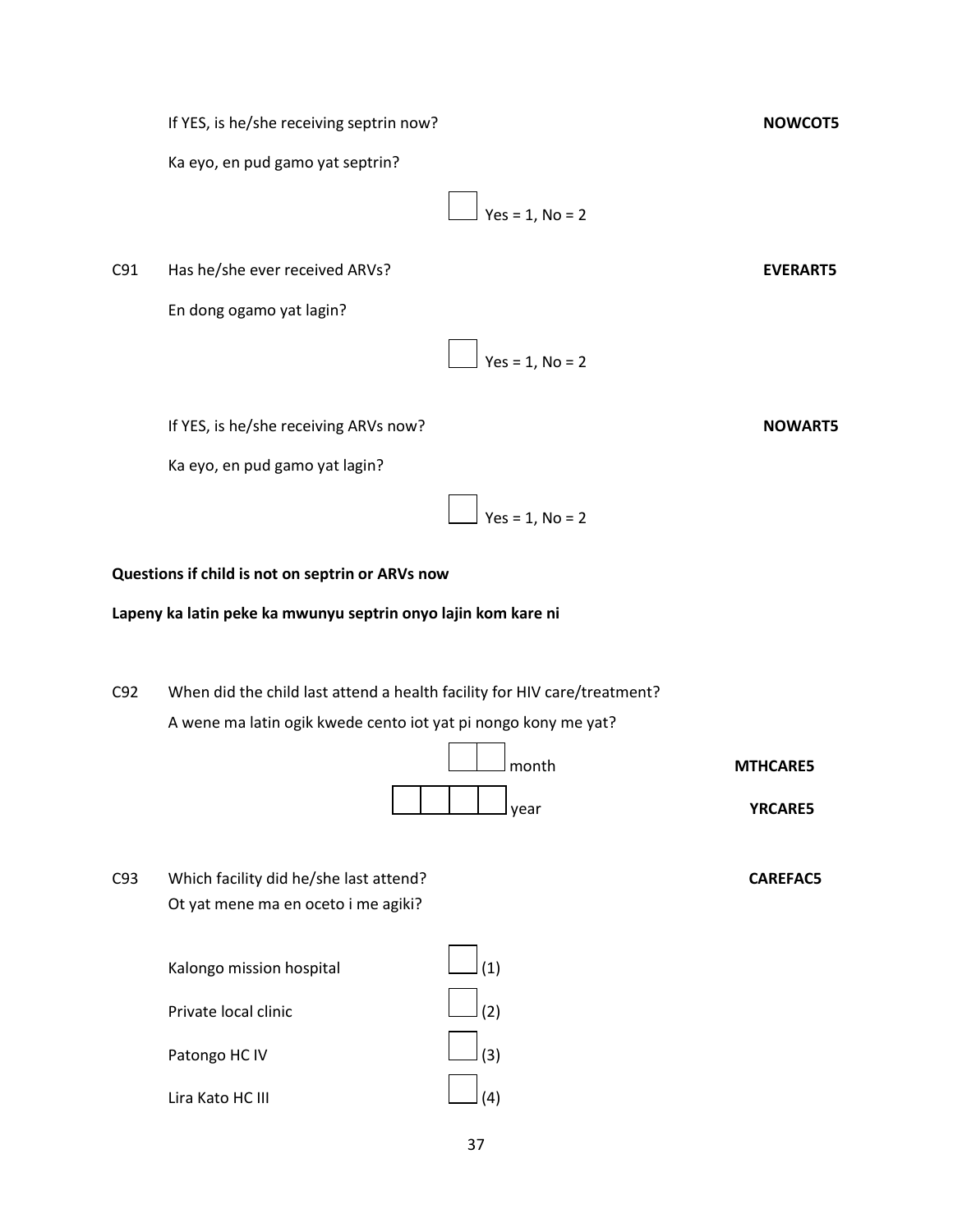|     | Public clinic                                                                                                    | (5)               |          |          |                |
|-----|------------------------------------------------------------------------------------------------------------------|-------------------|----------|----------|----------------|
|     | Other                                                                                                            | (6)               |          | specify: |                |
| C94 | How far is the facility from home (distance in kilometres)?<br>Boo pa ot yat tye lakwene gi gang (i kilometa)?   | lkm               |          |          | DISTC5         |
| C95 | How long (hours, minutes) did it take to take him/her to the facility, receive medical care, and<br>return home? |                   |          |          |                |
|     | Tero kare ma rom mene (cawa, dakika) ki in me oo iot yat, neno darta, gamo yat, ki dok gang?                     |                   |          |          |                |
|     |                                                                                                                  | lhours            |          |          | HRSC5          |
|     |                                                                                                                  |                   | minutes  |          | <b>MINSC5</b>  |
| C96 | What mode of transport was used to take the child to the facility?                                               |                   |          |          | <b>TRHFAC5</b> |
|     | Gin wot ango ma itiyo kwede me cwalo latini i ot yat?                                                            |                   |          |          |                |
|     | Own bicycle<br>Bicycle taxi<br>Own motor bike                                                                    | (1)<br>(2)<br>(3) |          |          |                |
|     | Motorbike taxi                                                                                                   | (4)               |          |          |                |
|     | <b>Bus</b>                                                                                                       | (5)               |          |          |                |
|     | Special hire taxi/cab                                                                                            | (6)               |          |          |                |
|     | Borrowed bicycle                                                                                                 | (7)               |          |          |                |
|     | On foot                                                                                                          | (8)               |          |          |                |
|     | Other                                                                                                            | (9)               | specify: |          |                |

C97 Why is the child not on treatment? **REASTRT5**

Pi ngo latini pe tye ka nongo kony me yat?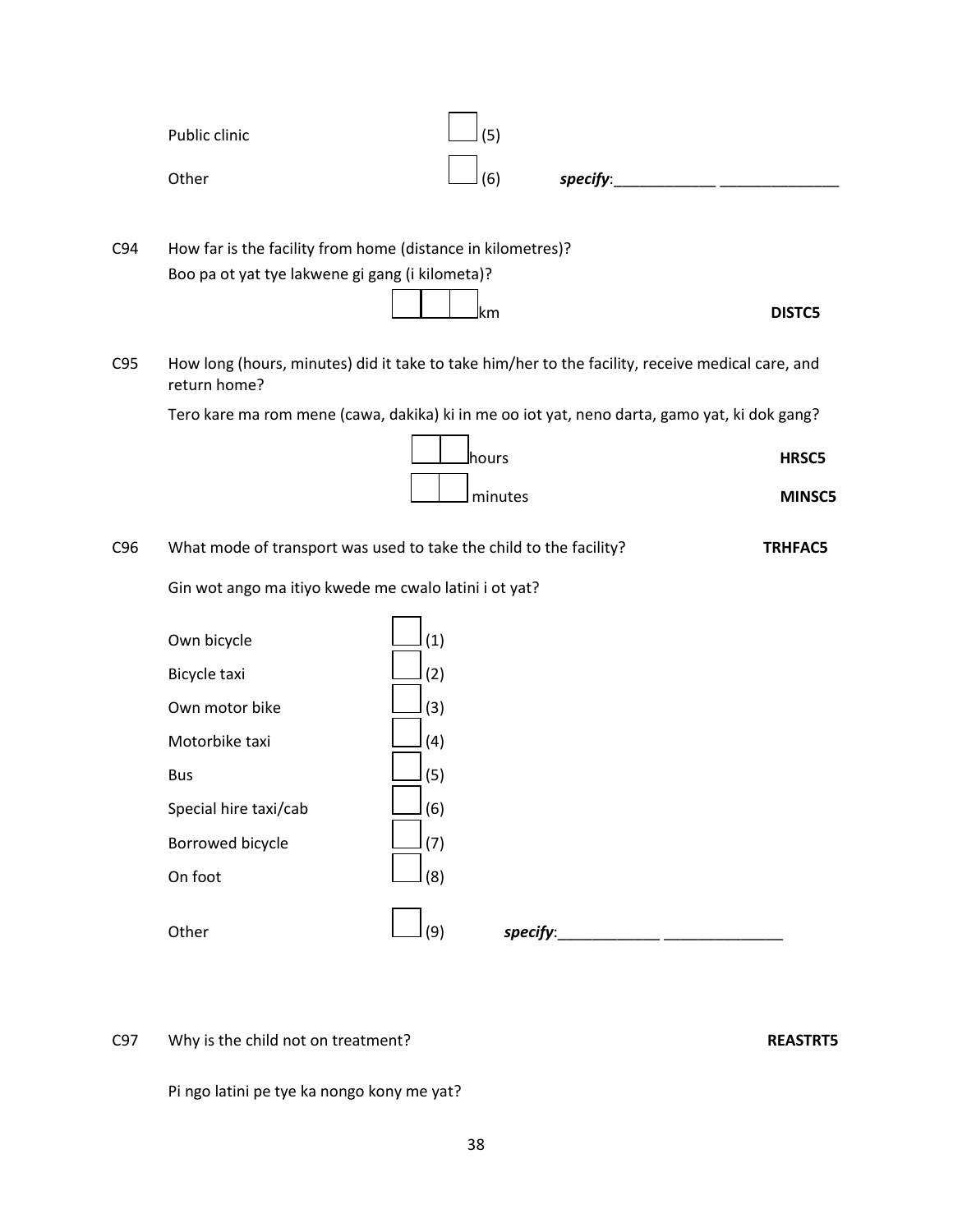| Cost of drugs  | (1) |          |  |
|----------------|-----|----------|--|
| Transport cost | (2) |          |  |
| Other          | (3) | specify: |  |

#### **Questions if child is on septrin or ARVs now**

## **Lapeny ka latin tye ka mwunyu septrin onyo lajin kom kare ni**

C98 Which facility does he/she usually attend for treatment? **FACNOW5** Ot yat mene ma en pol kare ceto iye ka nongo kony me yat?

| Lira kato HC III         | (1) |          |
|--------------------------|-----|----------|
| Patongo HC IV            | (2) |          |
| Kalongo mission hospital | (3) |          |
| Other                    | (4) | specify: |

# C99 Who usually takes him/her? **FNCARE5**

Angaa ma pol kare tero en?

| Father         | (1) |
|----------------|-----|
| Mother         | (2) |
| Grandmother    | (3) |
| Grandfather    | (4) |
| Aunt           | (5) |
| Uncle          | (6) |
| Brother/sister | (7) |
| None           | (8) |
|                |     |
| Other          | (9) |

Other (9) *specify*:\_\_\_\_\_\_\_\_\_\_\_\_ \_\_\_\_\_\_\_\_\_\_\_\_\_\_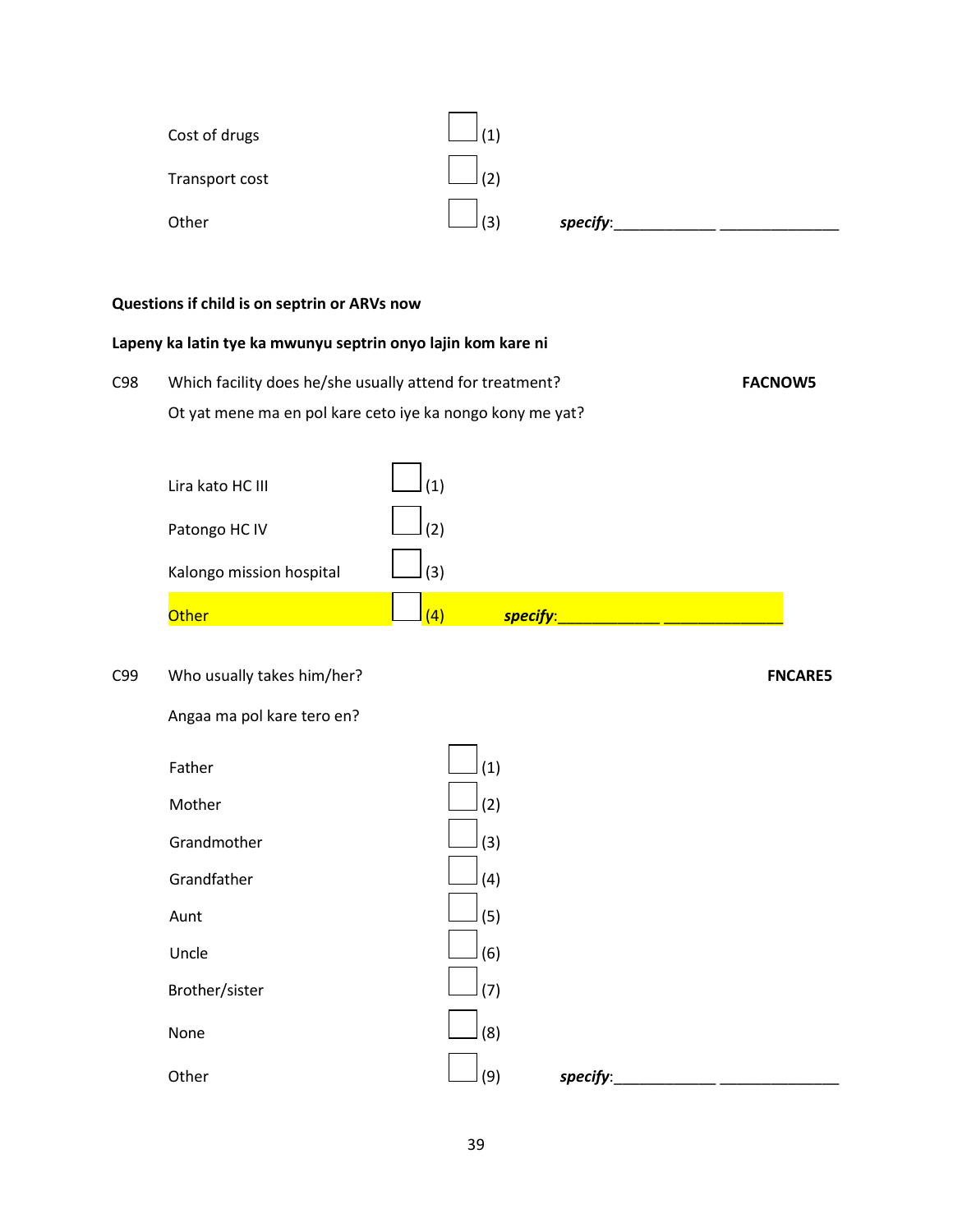C100 How far is the facility from home (distance in kilometres)? Ot yat bor rom mene ki gang (bore i kilometa)?

$$
\begin{array}{|c|c|c|}\n\hline\n\textbf{1} & \textbf{1} & \textbf{2} & \textbf{3} \\
\hline\n\textbf{2} & \textbf{3} & \textbf{4} & \textbf{5} \\
\hline\n\textbf{4} & \textbf{5} & \textbf{6} & \textbf{6} \\
\hline\n\textbf{5} & \textbf{6} & \textbf{7} & \textbf{8} \\
\hline\n\textbf{6} & \textbf{7} & \textbf{8} & \textbf{9} & \textbf{1} \\
\hline\n\textbf{7} & \textbf{8} & \textbf{9} & \textbf{1} & \textbf{1} \\
\hline\n\textbf{8} & \textbf{1} & \textbf{1} & \textbf{1} & \textbf{1} \\
\hline\n\textbf{1} & \textbf{1} & \textbf{1} & \textbf{1} & \textbf{1} \\
\hline\n\textbf{1} & \textbf{1} & \textbf{1} & \textbf{1} & \textbf{1} \\
\hline\n\textbf{2} & \textbf{1} & \textbf{1} & \textbf{1} & \textbf{1} \\
\hline\n\textbf{3} & \textbf{1} & \textbf{1} & \textbf{1} & \textbf{1} \\
\hline\n\textbf{4} & \textbf{1} & \textbf{1} & \textbf{1} & \textbf{1} \\
\hline\n\textbf{5} & \textbf{1} & \textbf{1} & \textbf{1} & \textbf{1} \\
\hline\n\textbf{5} & \textbf{1} & \textbf{1} & \textbf{1} & \textbf{1} \\
\hline\n\textbf{6} & \textbf{1} & \textbf{1} & \textbf{1} & \textbf{1} \\
\hline\n\textbf{7} & \textbf{1} & \textbf{1} & \textbf{1} & \textbf{1} \\
\hline\n\textbf{8} & \textbf{1} & \textbf{1} &
$$

C101 How long (hours, minutes) did it take to take him/her to the facility, receive medical care, and return home?

Tero kare ma rom mene (cawa, dakika) ki in me oo iot yat, neno darta, gamo yat, ki dok gang?



C102 What mode of transport is usually used to take the child to the facility? **TRFNOW5**

Gin wot ango ma itiyo kwede me cwalo latini i ot yat?

| Own bicycle           | (1) |          |  |
|-----------------------|-----|----------|--|
| Bicycle taxi          | (2) |          |  |
| Own motor bike        | (3) |          |  |
| Motorbike taxi        | (4) |          |  |
| <b>Bus</b>            | (5) |          |  |
| Special hire taxi/cab | (6) |          |  |
| Borrowed bicycle      | (7) |          |  |
| On foot               | (8) |          |  |
| Other                 | (9) | specify: |  |

C103 At the child's last visit to this health facility did you have to pay fees to receive care/treatment? I culu pi kony me yat ikare ma itero latini me agiki i ot man?



C104 In the last year, has the child missed any appointments for HIV care/treatment?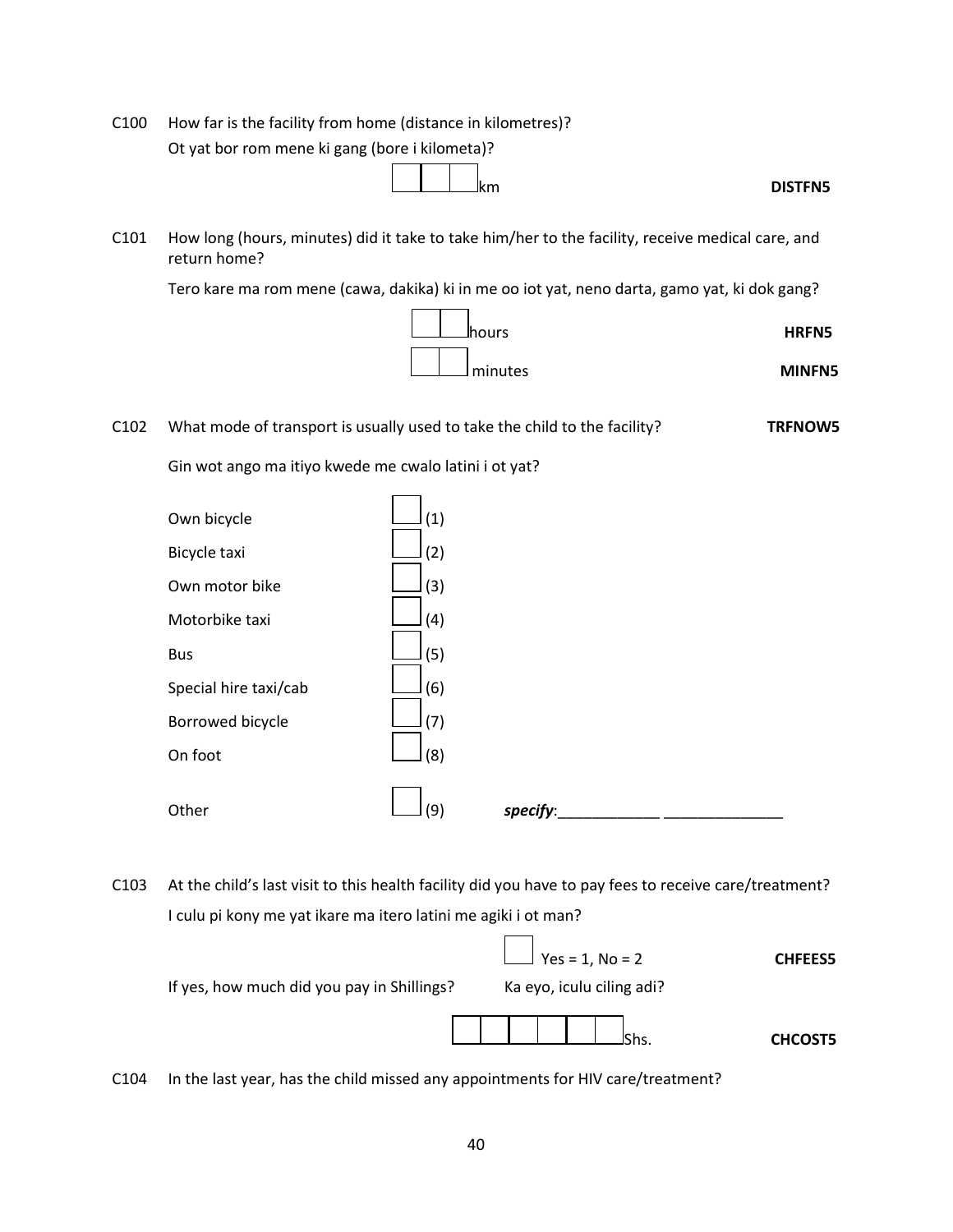Imwaka ma okato ni, latini okeng ceto i ot yat i nino ma giciko me nong kony me yat?

 $\frac{1}{2}$  Yes = 1, No = 2 **CMISART5** If YES, how many times? Ka eyo, tyen adii? Number of times **CTIMISA5** C105 In the last year has anyone been to a health facility (with or without the child) to collect septrin for the child and been unable to?

I mwaka mukato ni ngati oceto i ot yat( ki latin onyo labong latin) ka gamo septrin , ento pe ogamo?



**If YES (unable to pick up drugs), w**hat is the main reason you've been unable to collect septrin? **Ka eyo, (pe ogamo yat), pi tyen lok ango ma oweko en pe ogamo yat septrin**

| Drugs out of stock                               | '1)           |             |
|--------------------------------------------------|---------------|-------------|
| ART clinic was closed                            | (2)           |             |
| Referred to another facility to change treatment | $\rfloor$ (3) |             |
| No health workers at facility                    | (4)           |             |
| Other                                            | '5.           | <b>SDEC</b> |

C106 In the last year has anyone been to a health facility (with or without the child) to collect ARVs for the child and been unable to?

I mwaka mukato ni ngati oceto i ot yat( ki latin onyo labong latin) ka gamo lagin , ento pe ogamo?



**If YES (unable to pick up drugs), w**hat is the main reason you've been unable to collect ARVs? **Ka eyo (pe ogamo yat), pi tyen lok ango ma oweko en pe ogamo yat lagin**

**CREASARTP5**

**CREASCOTP5**